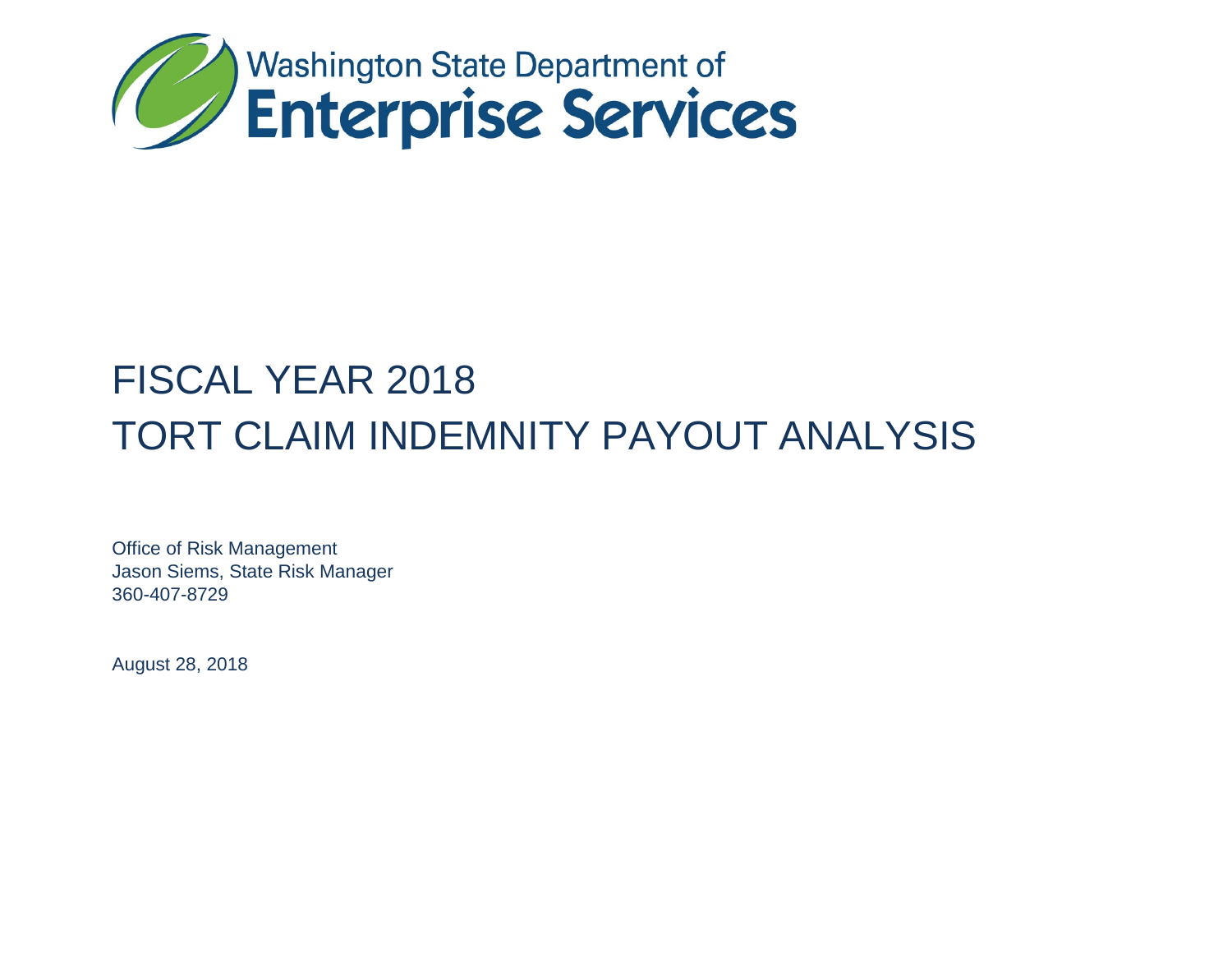## **Statewide Indemnity Payouts for Fiscal Years 2011-2018**

This data includes WSDOT Marine Division Payouts which are reimbursed to the self-insurance fund and excludes UW and Excess Insurance refunds.

The table below contains payout dollars for the top four agencies with the highest indemnity payouts. It also includes indemnity payout dollars for all other agencies combined.

|                   | FY 2011    | FY 2012    | FY 2013    | FY 2014    | FY 2015    | FY 2016     | FY 2017     | FY 2018    |
|-------------------|------------|------------|------------|------------|------------|-------------|-------------|------------|
| <b>DNR</b>        | 68.952     | 923.679    | 39.939     | 62.741     | 307.534    | -129.831    | 50.087.041  | 59.549     |
| <b>DOC</b>        | 8.616.624  | 8.192.717  | 25.195.682 | 15.999.304 | 5.665.919  | 9.978.979   | 14.234.869  | 6.734.919  |
| <b>DOT</b>        | 33,515,455 | 25.942.804 | 4.237.470  | 9.439.229  | 14.352.216 | 64,311,819  | 6.129.090   | 15,254,486 |
| <b>DSHS</b>       | 27.791.834 | 19.895.522 | 28.792.362 | 17.735.832 | 27,394,840 | 21,894,312  | 37.262.249  | 42,910,700 |
| <b>All Others</b> | 5.962.499  | 4.996.274  | 7.280.605  | 5.251.507  | 11.782.580 | 6.736.988   | 26.071.968  | 7,511,741  |
| Totals            | 75,955,364 | 59,950,996 | 65,546,058 | 48,488,613 | 59,503,089 | 102,792,267 | 133,785,217 | 72,471,395 |

Summary: Total statewide indemnity payouts for fiscal years 2011 through 2015 remained relatively flat. There was a spike in fiscal years 2016 and 2017 with a claim settlement related to a landslide accounting for 38% of the 2017 fiscal year indemnity payout. Fiscal year 2018 saw a 47% decrease in indemnity payout amounts.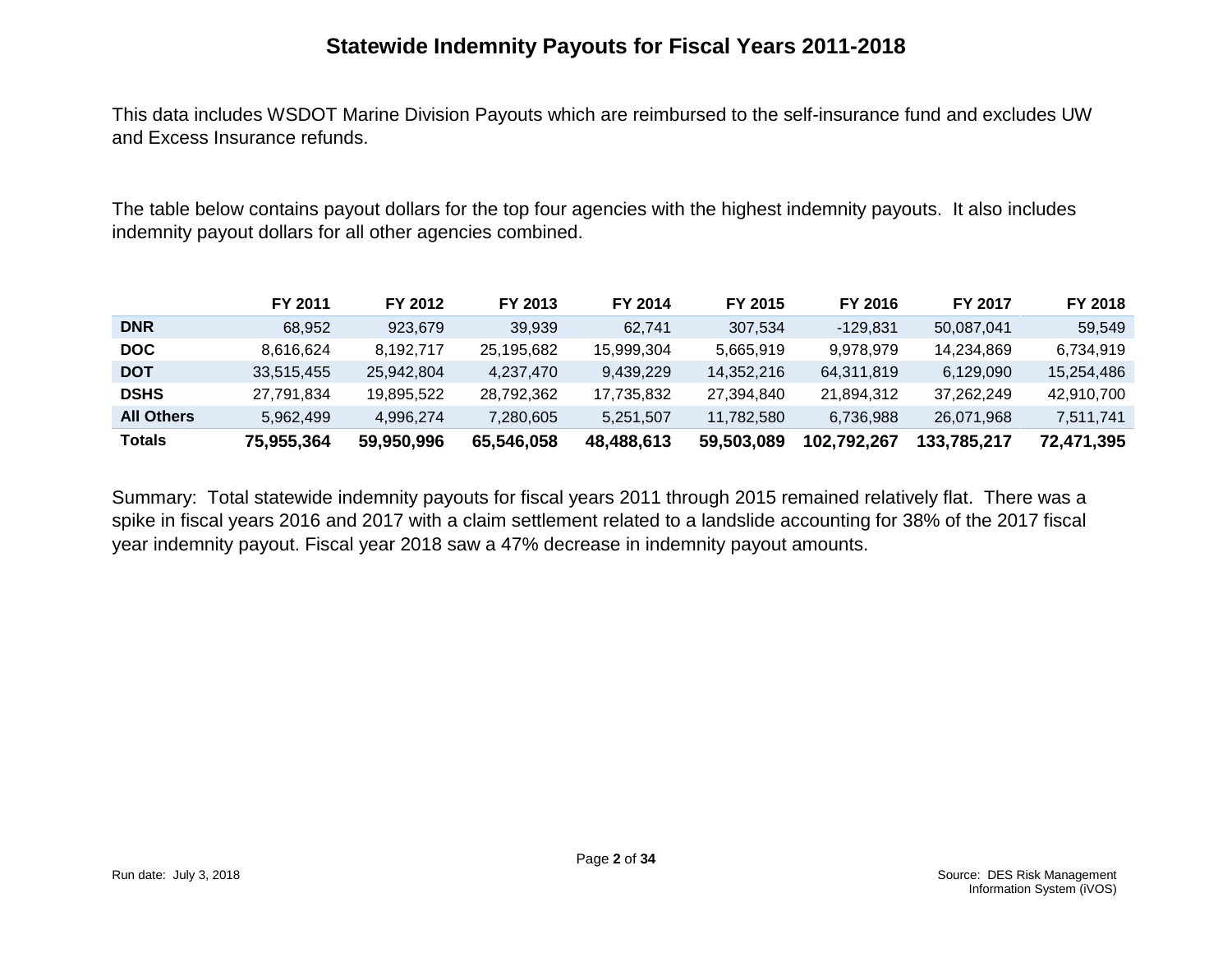## **Fiscal Year 2018 Indemnity Payout Distribution**

The table below contains fiscal year 2018 payout dollars for the top four agencies with the highest indemnity payouts. It also includes payout dollars for all other agencies combined.

This data includes WSDOT Marine Division Payouts which are reimbursed to the self-insurance fund and excludes UW and excess insurance refunds.

|                   | <b>FY 2018</b> |
|-------------------|----------------|
| <b>DNR</b>        | 59,549         |
| <b>DOC</b>        | 6,734,919      |
| <b>DOT</b>        | 15,254,486     |
| <b>DSHS</b>       | 42,910,700     |
| <b>All Others</b> | 7,511,741      |
| <b>Total</b>      | 72,471,394     |

DSHS contributed to 59% of the total fiscal year 2018 total indemnity payout amount. Respectively, DOT contributed 21%, DOC 9%, DNR <1% and all other agencies combined 11%.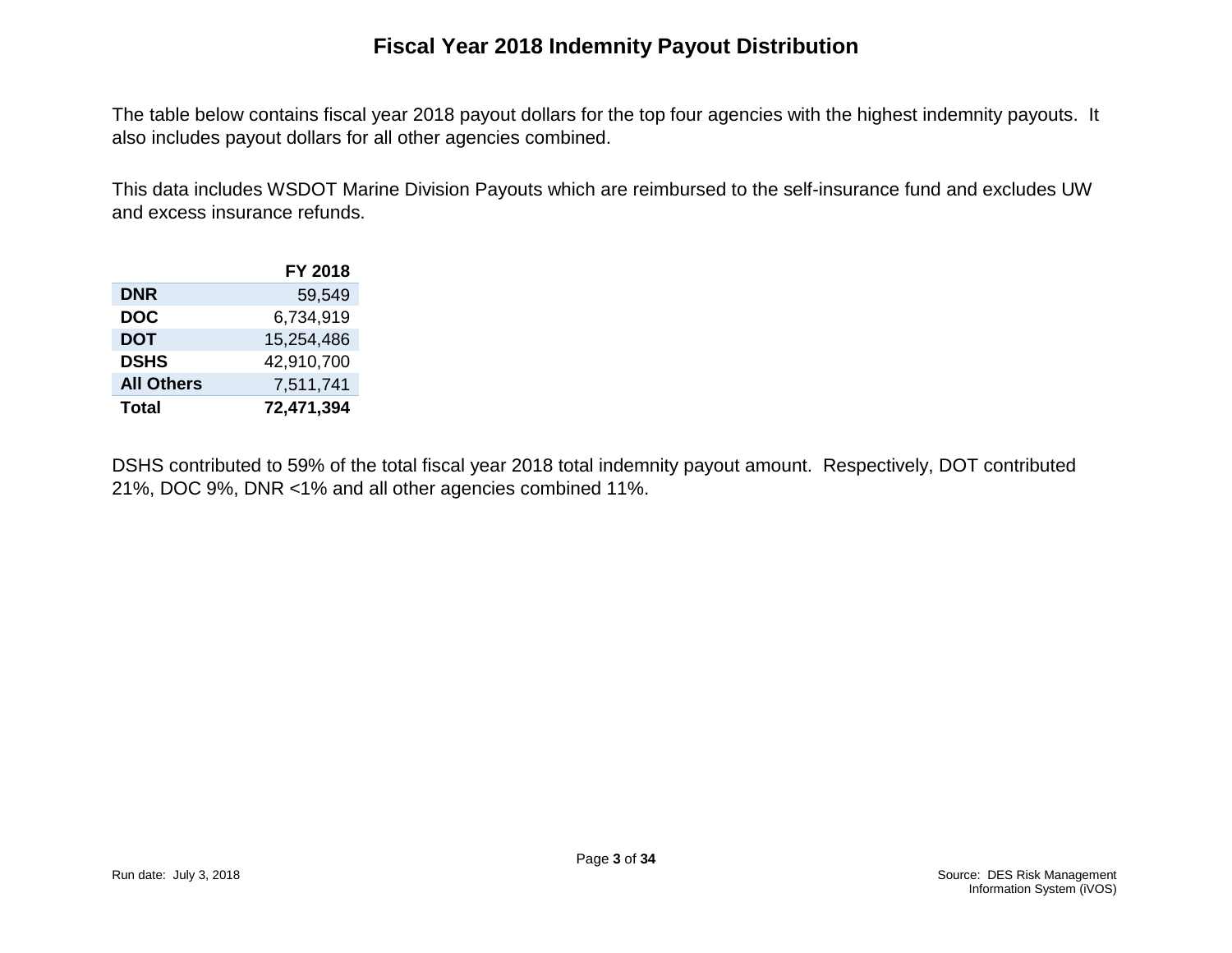#### **All Other State Agency Indemnity Payouts for Fiscal Years 2011-2018**

| FY 2011   |  | FY 2012 FY 2013 FY 2014 FY 2015 FY 2016                                       | <b>EY 2017</b> | <b>FY 2018</b> |
|-----------|--|-------------------------------------------------------------------------------|----------------|----------------|
| 5,962,499 |  | 4,996,274  7,280,605  5,251,507  11,782,580  6,736,988  26,071,968  7,511,741 |                |                |

Summary: Total indemnity payouts for all other state agencies combined for fiscal years 2011 through 2016 remained relatively flat. There was a spike in fiscal year 2017. Of the fiscal year 2017 26 million dollar payout, a WSP class action settlement accounts for 13 million dollars, a Board of Pilotage Commissioners settlement accounts for 6.1 million dollars and a discovery sanction against the AGO accounts for 1.2 million dollars. Fiscal year 2018 saw a 71% decrease in payout amounts and aligns with fiscal years 2011-2016.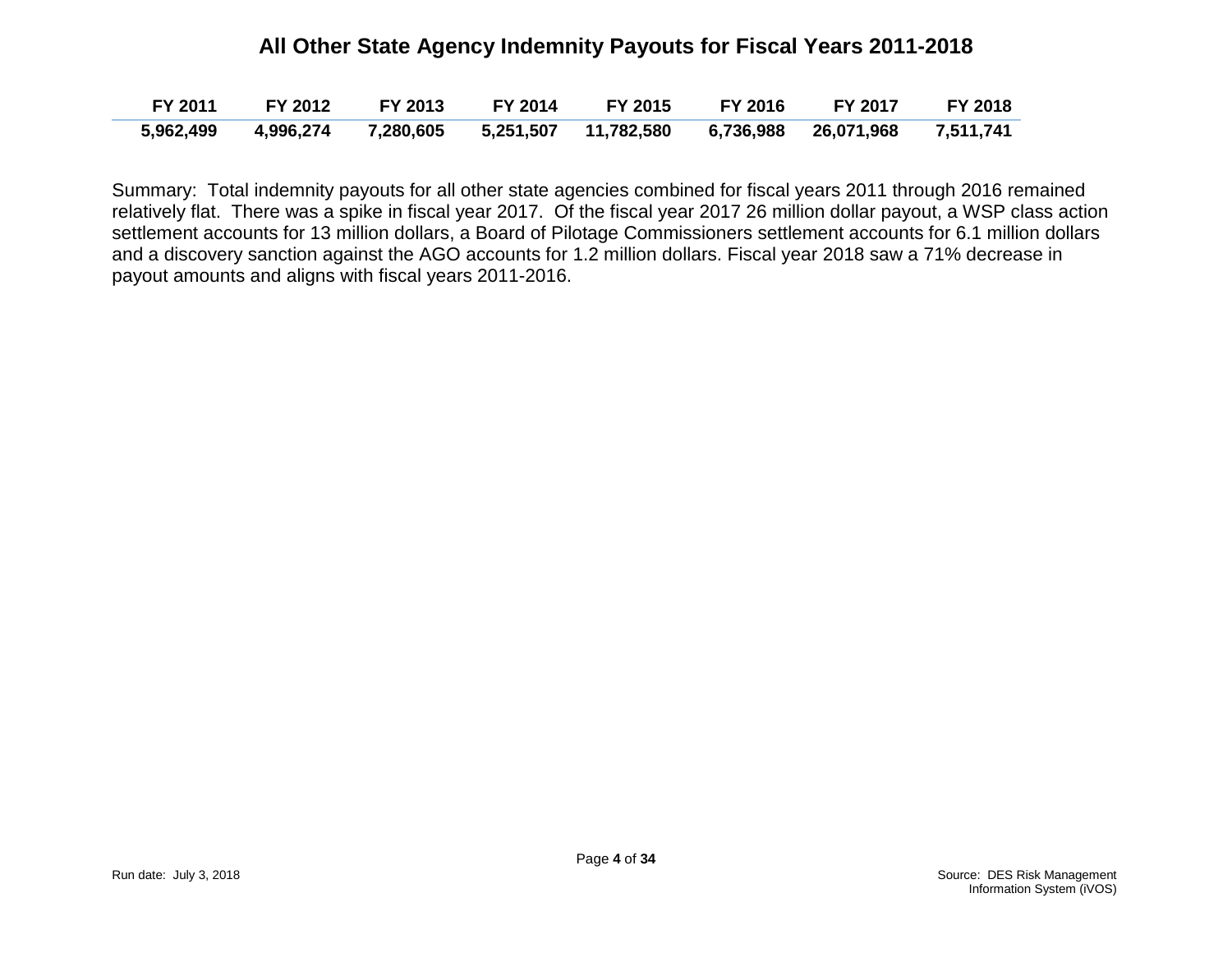92% of event payouts are less than 100,000 dollars each and make up 6% of total dollars paid out for indemnities. The remaining 8% of event payouts make up 94% of total dollars paid out for indemnities.

| <b>FY2018</b>     | Total # of Events | <b>Total Payouts</b> |
|-------------------|-------------------|----------------------|
| Events $<$ \$100K | 641               | \$4,380,030          |
| Events $>= $100K$ | 57                | \$68,091,363         |

Summary: Only a few events resulting in claims paid are greater than 100,000 dollars and most of the events resulting in claims paid are for less than 100,000 dollars.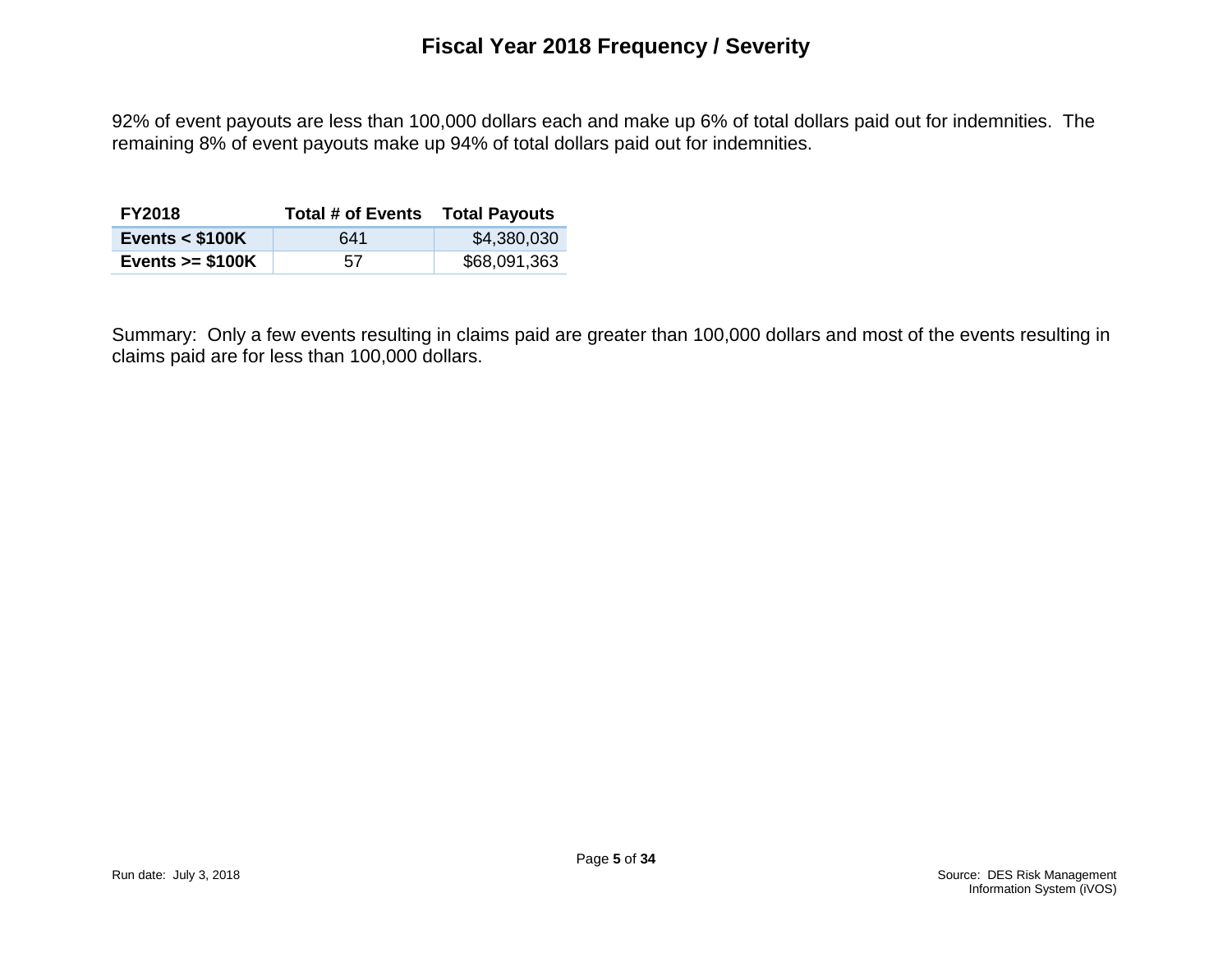# **Tort Indemnity Payouts for Fiscal Years 2011-2018 by Event**

Large payouts result from a small number of events

| This data includes WSDOT Marine Division Payouts which are reimbursed to the self-insurance fund and excludes UW and excess insurance refunds. |                |               |         |             |               |                |            |                      |         |             |               |      |                             |                        |         |
|------------------------------------------------------------------------------------------------------------------------------------------------|----------------|---------------|---------|-------------|---------------|----------------|------------|----------------------|---------|-------------|---------------|------|-----------------------------|------------------------|---------|
| FY2011                                                                                                                                         | <b>WSP</b>     | <b>Amount</b> | Percent | <b>DSHS</b> | <b>Amount</b> | <b>Percent</b> | <b>DOC</b> | <b>Amount</b>        | Percent | <b>DOT</b>  | <b>Amount</b> |      | Percent All Others          | <b>Amount</b>          | Percent |
| Events $>$ \$100K                                                                                                                              | $\overline{2}$ | 518.813       | 55%     | 19          | 27.204.647    | 98%            | 6          | 7.970.000            | 92%     | 13          | 32,453,500    | 97%  | 12                          | 3.805.734              | 75%     |
| Events $<$ \$100K                                                                                                                              | 46             | 424,345       | 45%     | 60          | 587,187       | 2%             | 280        | 646,624              | 8%      | 252         | 1,061,955     | 3%   | 47                          | 1,282,559              | 25%     |
| Total FY2011                                                                                                                                   | 48             | 943,159       |         | 79          | 27,791,834    |                | 286        | 8,616,624            |         | 265         | 33,515,455    |      | 59                          | 5,088,292              |         |
| FY2012                                                                                                                                         | <b>WSP</b>     | <b>Amount</b> | Percent | <b>DSHS</b> | <b>Amount</b> | Percent        | <b>DOC</b> | <b>Amount</b>        | Percent | <b>DOT</b>  | Amount        |      | Percent All Others          | Amount                 | Percent |
| Events $>$ \$100K                                                                                                                              | $\overline{2}$ | 795,000       | 74%     | 14          | 19,409,488    | 98%            | 8          | 7,480,000            | 91%     | 13          | 24,706,303    | 95%  | 8                           | 3,149,349              | 65%     |
| Events < $$100K$                                                                                                                               | 48             | 277,951       | 26%     | 54          | 486,033       | 2%             | 242        | 712,717              | 9%      | 220         | 1,236,501     | 5%   | 53                          | 1,697,652              | 35%     |
| Total FY2012                                                                                                                                   | 50             | 1,072,951     |         | 68          | 19,895,522    |                | 250        | 8,192,717            |         | 233         | 25,942,804    |      | 61                          | 4,847,001              |         |
|                                                                                                                                                |                |               |         |             |               |                |            |                      |         |             |               |      |                             |                        |         |
| FY2013                                                                                                                                         | <b>WSP</b>     | Amount        | Percent | <b>DSHS</b> | Amount        | Percent        | <b>DOC</b> | <b>Amount</b>        | Percent | <b>DOT</b>  | Amount        |      | Percent   All Others        | Amount                 | Percent |
| Events $>$ \$100K                                                                                                                              | 3              | 3.227.000     | 85%     | 18          | 28.230.000    | 98%            | 11         | 24,685,736           | 98%     | 9           | 3,361,612     | 79%  | 8                           | 2,147,620              | 61%     |
| Events $<$ \$100K                                                                                                                              | 45             | 565,894       | 15%     | 63          | 562,362       | 2%             | 229        | 509,946              | 2%      | 205         | 875,859       | 21%  | 51                          | 1,381,265              | 39%     |
| Total FY2013                                                                                                                                   | 48             | 3,792,894     |         | 81          | 28,792,362    |                | 240        | 25,195,682           |         | 214         | 4,237,470     |      | 59                          | 3,528,885              |         |
| FY2014                                                                                                                                         | <b>WSP</b>     | Amount        | Percent | <b>DSHS</b> | <b>Amount</b> | Percent        | <b>DOC</b> | Amount               | Percent | <b>DOT</b>  | Amount        |      | <b>Percent   All Others</b> | <b>Amount</b>          | Percent |
| Events $>$ \$100K                                                                                                                              | $\mathbf{1}$   | 370.001       | 57%     | 14          | 17,285,641    | 97%            | 10         | 15,523,181           | 97%     | 6           | 8,425,000     | 89%  | 13                          | 3,488,818              | 75%     |
| Events < $$100K$                                                                                                                               | 36             | 279,557       | 43%     | 56          | 450,191       | 3%             | 186        | 476,123              | 3%      | 194         | 1,014,229     | 11%  | 40                          | 1,175,873              | 25%     |
| Total FY2014                                                                                                                                   | 37             | 649,558       |         | 70          | 17,735,832    |                | 196        | 15,999,304           |         | 200         | 9,439,229     |      | 53                          | 4,664,690              |         |
|                                                                                                                                                |                |               |         |             |               |                |            |                      |         |             |               |      |                             |                        |         |
| FY2015                                                                                                                                         | <b>WSP</b>     | Amount        | Percent | <b>DSHS</b> | <b>Amount</b> | Percent        | <b>DOC</b> | <b>Amount</b>        | Percent | <b>DOT</b>  | Amount        |      | Percent   All Others        | Amount                 | Percent |
|                                                                                                                                                |                |               |         |             |               |                |            |                      |         |             |               |      |                             |                        |         |
| Events $>$ \$100K                                                                                                                              | 2              | 5,272,877     | 96%     | 12          | 26,733,397    | 98%            | 5          | 5,013,910            | 88%     | 16          | 12,861,588    | 90%  | 17                          | 5,170,221              | 78%     |
| Events < $$100K$                                                                                                                               | 36             | 211,669       | 4%      | 48          | 661,443       | 2%             | 178        | 652,009              | 12%     | 215         | 1,490,628     | 10%  | 45                          | 1,435,347              | 22%     |
| Total FY2015                                                                                                                                   | 38             | 5,484,546     |         | 60          | 27,394,840    |                | 183        | 5,665,919            |         | 231         | 14,352,216    |      | 62                          | 6,605,568              |         |
| FY2016                                                                                                                                         | <b>WSP</b>     | Amount        | Percent | <b>DSHS</b> | Amount        | Percent        | <b>DOC</b> | Amount               | Percent | <b>DOT</b>  | Amount        |      | Percent   All Others        | Amount                 | Percent |
| Events $>$ \$100K                                                                                                                              | 3              | 665.000       | 60%     | 24          | 21,184,206    | 97%            | 9          | 9,425,000            | 94%     | 13          | 63,027,201    | 98%  | 12                          | 3.798.515              | 69%     |
| Events < $$100K$                                                                                                                               | 48             | 434,895       | 40%     | 71          | 710,106       | 3%             | 220        | 553,979              | 6%      | 193         | 1,284,619     | 2%   | 43                          | 1,708,748              | 31%     |
| Total FY2016                                                                                                                                   | 51             | 1,099,895     |         | 95          | 21,894,312    |                | 229        | 9,978,979            |         | 206         | 64,311,819    |      | 55                          | 5,507,263              |         |
| FY2017                                                                                                                                         | <b>DNR</b>     | Amount        | Percent | <b>DSHS</b> | <b>Amount</b> | Percent        | <b>DOC</b> | <b>Amount</b>        | Percent | <b>DOT</b>  | Amount        |      | Percent   All Others        | <b>Amount</b>          | Percent |
| Events $>$ \$100K                                                                                                                              | 21             | 36,648,745    | 98%     | 10          | 13,751,530    | 97%            | 9          | 4,942,459            | 81%     | $\mathbf 1$ | 50,000,000    | 100% | 13                          | 23,863,222             | 92%     |
| Events < $$100K$                                                                                                                               | 70             | 613,505       | 2%      | 197         | 483,339       | 3%             | 238        | 1,186,631            | 19%     | 9           | 87,041        | 0%   | 44                          | 2,208,745              | 8%      |
| Total FY2017                                                                                                                                   | 91             | 37,262,249    |         | 207         | 14,234,869    |                | 247        | 6,129,090            |         | 10          | 50,087,041    |      | 57                          | 26,071,968             |         |
| <b>FY2018</b>                                                                                                                                  | <b>DNR</b>     | Amount        | Percent | <b>DSHS</b> | Amount        | Percent        | <b>DOC</b> | <b>Amount</b>        | Percent | <b>DOT</b>  | Amount        |      | Percent   All Others        | Amount                 | Percent |
| Events $>$ \$100K                                                                                                                              | 0              | 0             | 0%      |             | 42,076,618    | 98%            | 4          |                      | 88%     | 13          | 13,979,904    | 92%  |                             |                        | 81%     |
| Events $<$ \$100K                                                                                                                              | 9              | 59,549        | 100%    | 22<br>77    | 834,082       | 2%             | 177        | 5,923,738<br>811,181 | 12%     | 182         | 1,274,582     | 8%   | 13<br>43                    | 6,111,105<br>1,400,637 | 19%     |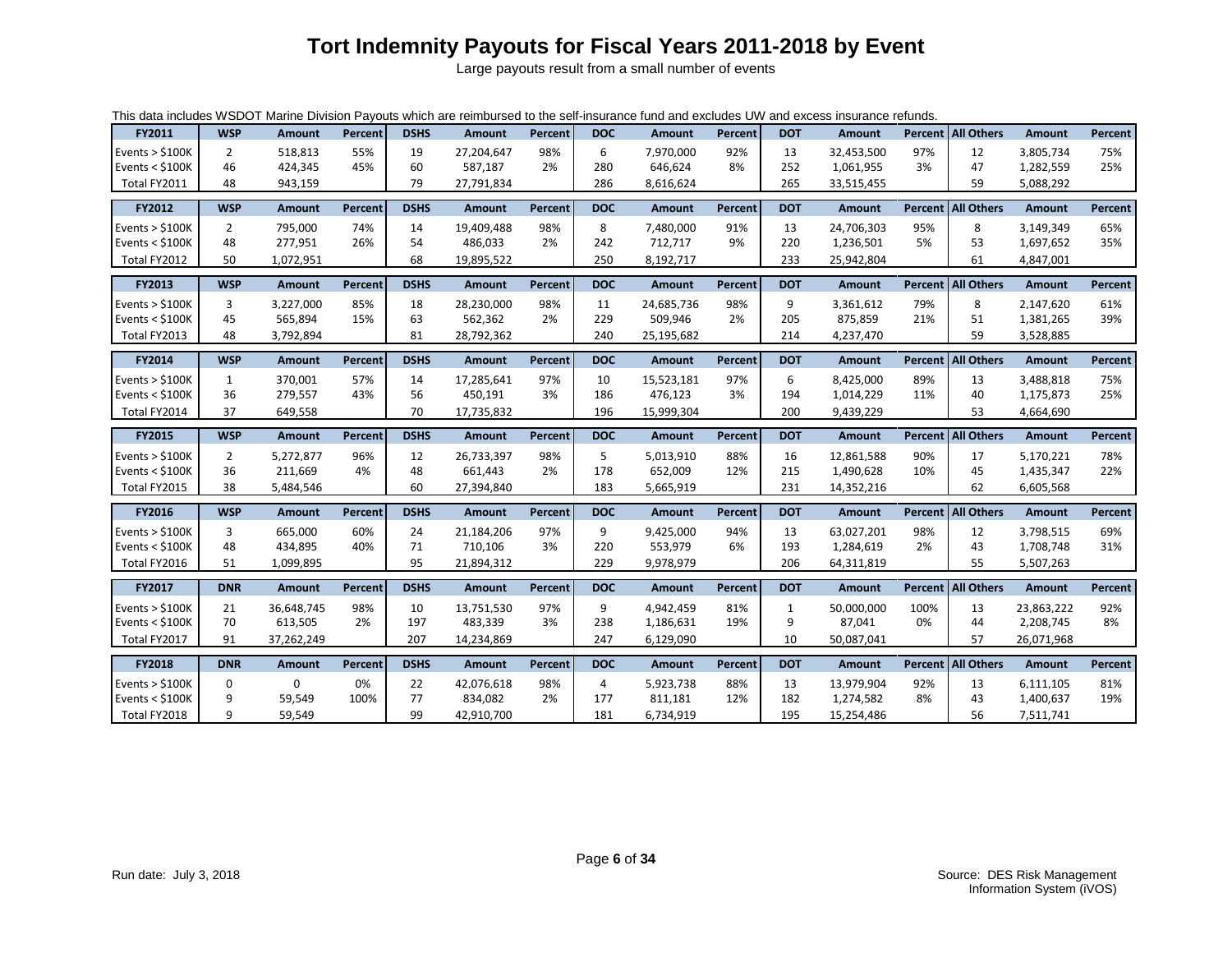## **Statewide Tort Claim Filing for Fiscal Years 2011-2018**

The table below contains the number of tort claims filed for fiscal year 2011-2018 for the top four agencies with the highest number of tort claims filed. It also includes the number of tort claims filed for all other agencies combined.

|                   | FY 2011 | FY 2012 | FY 2013 | FY 2014 | FY 2015 | FY 2016 | FY 2017 | FY 2018 |
|-------------------|---------|---------|---------|---------|---------|---------|---------|---------|
| <b>DOC</b>        | 1,743   | 1,725   | 1,664   | 1,536   | 459, ا  | 1,533   | 1,104   | 1,138   |
| <b>DOT</b>        | 957     | 924     | 753     | 822     | 958     | 1,008   | 1,010   | ,004    |
| <b>DSHS</b>       | 212     | 198     | 156     | 196     | 163     | 204     | 230     | 270     |
| <b>WSP</b>        | 98      | 98      | 83      | 82      | 85      | 91      | 83      | 95      |
| <b>All Others</b> | 495     | 479     | 389     | 431     | 518     | 516     | 468     | 540     |
| <b>Totals</b>     | 3,505   | 3.424   | 3,045   | 3,067   | 3,183   | 3,352   | 2.895   | 3,047   |

This data excludes UW, counties, cities, public school districts and non-state entities.

Summary: There has been a steady decline of tort claims filed over the last eight fiscal years. Claim filings are declining due primarily to a decrease in inmate non-personal property claims.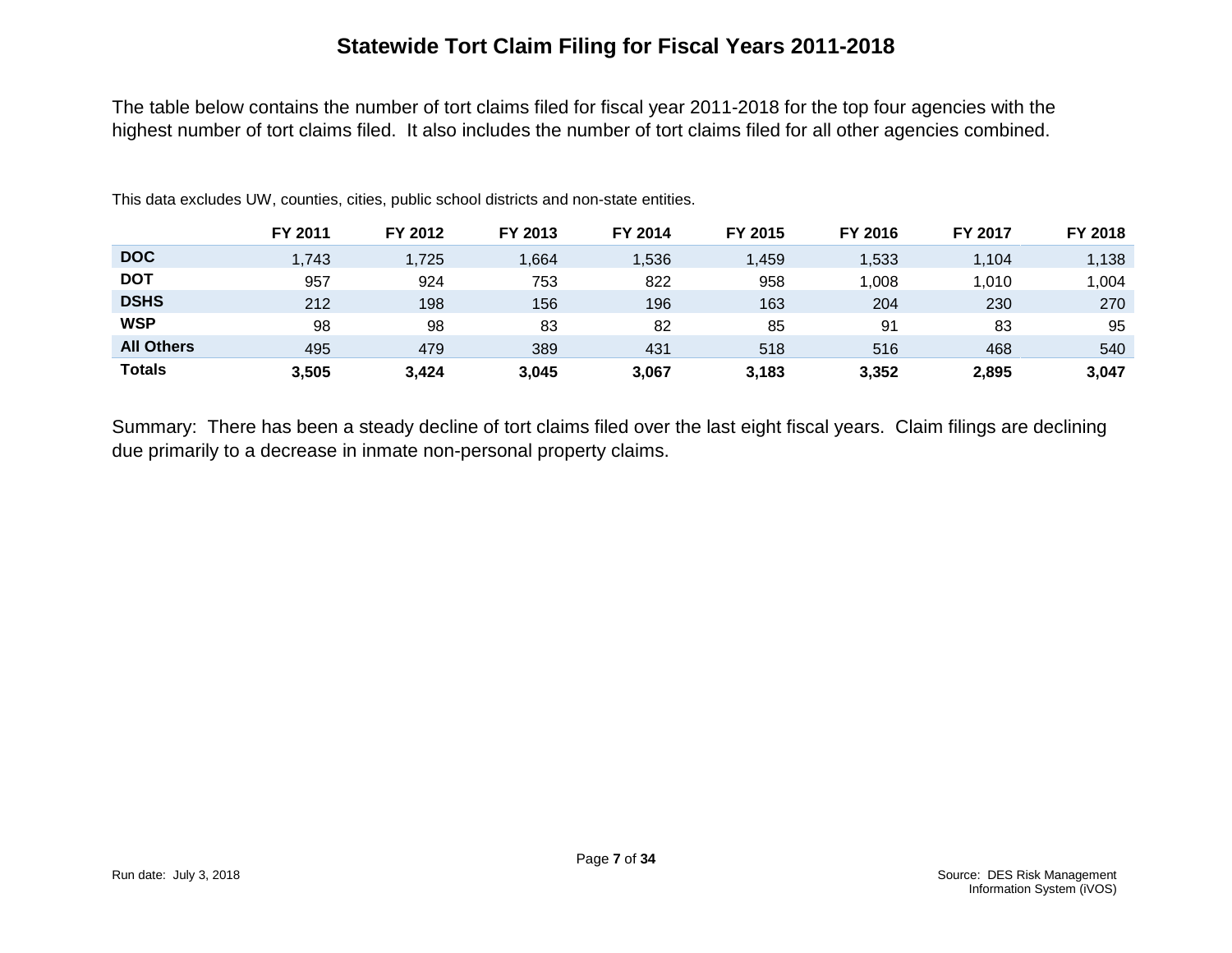## **Fiscal Year 2018 Tort Claim Filing by Investigative Office Assigned**

There are four investigative offices. The table below shows the percentage of claims investigated by each office in fiscal year 2018. Sixty two percent of all tort claims filed in fiscal year 2018 were administratively handled (denied or settled) by the DES Office of Risk Management.

|                    | <b>FY 2018</b> |
|--------------------|----------------|
| <b>AGO Program</b> | ${<}1\%$       |
| <b>AGO Torts</b>   | 16%            |
| <b>DES/ORM</b>     | 62%            |
| <b>DOT</b>         | 22%            |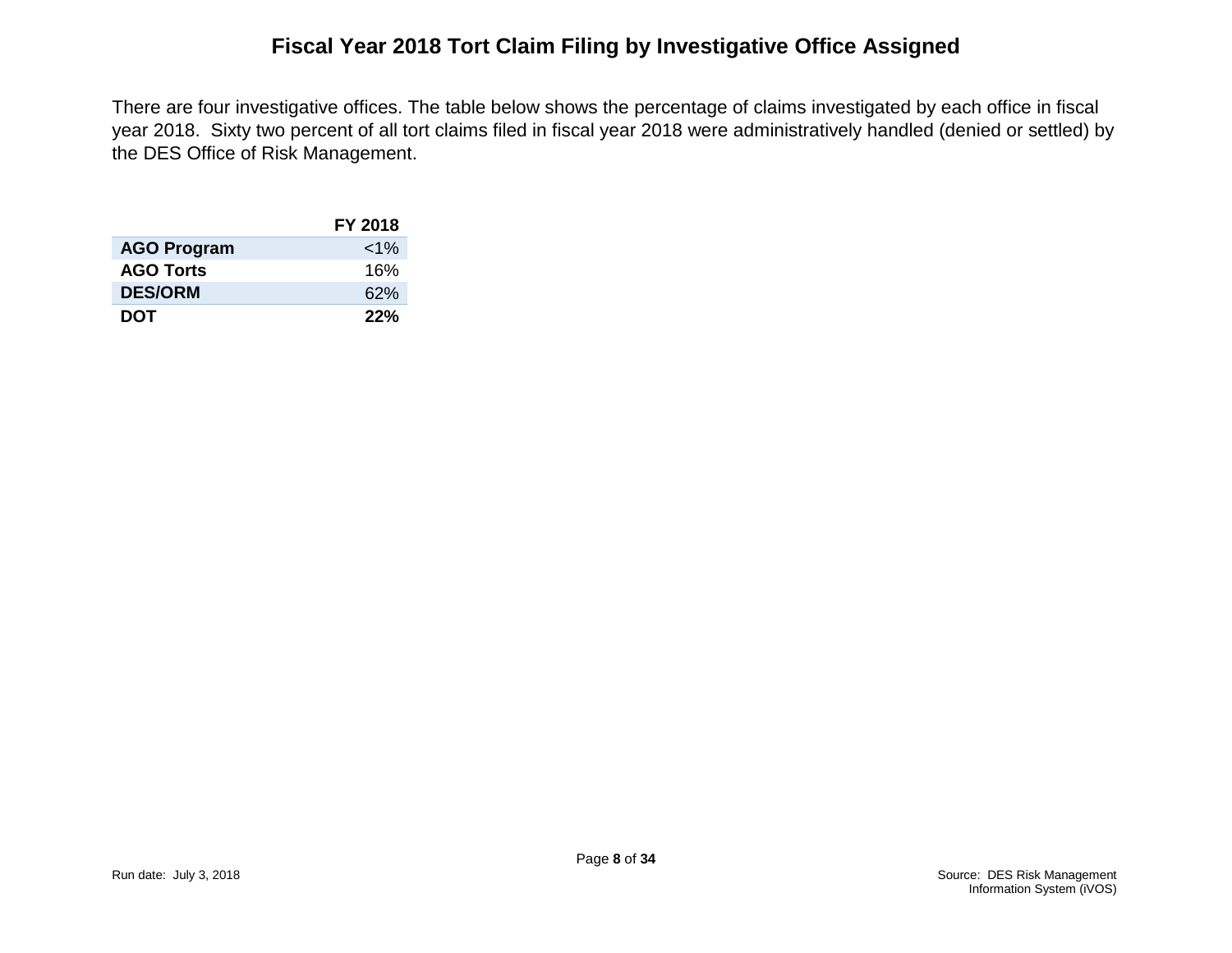# **Fiscal Years 2011-2018 Tort Claim Filing by Investigative Office Assigned**

The table below shows which of the four investigative offices investigated what number of tort claims for fiscal years 2011 through 2018.

|                    | FY 2011 | FY 2012 | FY 2013 | FY 2014 | FY 2015 | FY 2016 | <b>FY 2017</b> | FY 2018 |
|--------------------|---------|---------|---------|---------|---------|---------|----------------|---------|
| <b>AGO Program</b> | 36      | 68      | 21      |         | 16      |         |                |         |
| <b>AGO Torts</b>   | 495     | 378     | 394     | 486     | 357     | 466     | 398            | 486     |
| <b>DES/ORM</b>     | .964    | 2,124   | 2,136   | 2,030   | ,891    | 1,942   | 1,645          | 1,884   |
| <b>DOT</b>         | .010    | 854     | 707     | 775     | 919     | 936     | 843            | 669     |
| <b>Totals</b>      | 3,505   | 3,424   | 3,045   | 3,067   | 3,183   | 3,352   | 2,895          | 3,047   |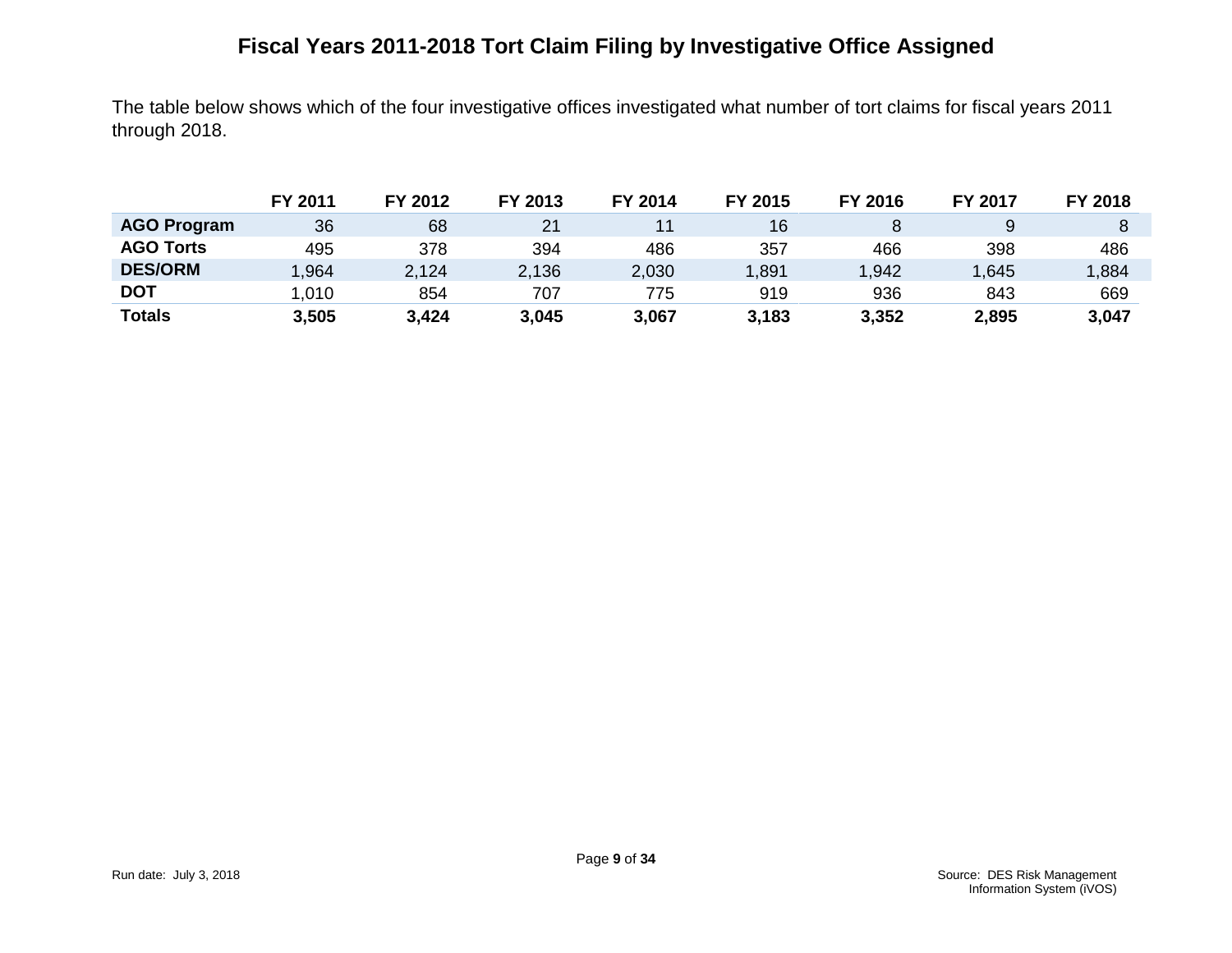#### **Distribution of DOC Claims filed for Fiscal Years 2011-2018**

The table below contains the number of tort claims filed for fiscal years 2011-2018 by the categories of non-inmate, inmate personal property and inmate non-personal property.

|                            | FY 2011 | FY 2012 | FY 2013 | FY 2014 | FY 2015 | FY 2016 | <b>FY 2017</b> | FY 2018 |
|----------------------------|---------|---------|---------|---------|---------|---------|----------------|---------|
| <b>Non Inmate</b>          | 91      | 93      | 65      | 60      | 63      | 71      | 102            | 95      |
| <b>Inmate Personal</b>     |         |         |         |         |         |         |                |         |
| <b>Property</b>            | 1,193   | 1.117   | .061    | 1,000   | 909     | 824     | 708            | 716     |
| <b>Inmate Non-Personal</b> |         |         |         |         |         |         |                |         |
| <b>Property</b>            | 459     | 515     | 538     | 476     | 487     | 638     | 294            | 327     |
| <b>Totals</b>              | 1,743   | 1,725   | .664    | 1.536   | 1,459   | 1,533   | 1,104          | 1,138   |

Summary: DOC has seen a steady decline of tort claims filed over the last eight fiscal years. Claim filings are declining due primarily to a substantial decrease in inmate non-personal property claims.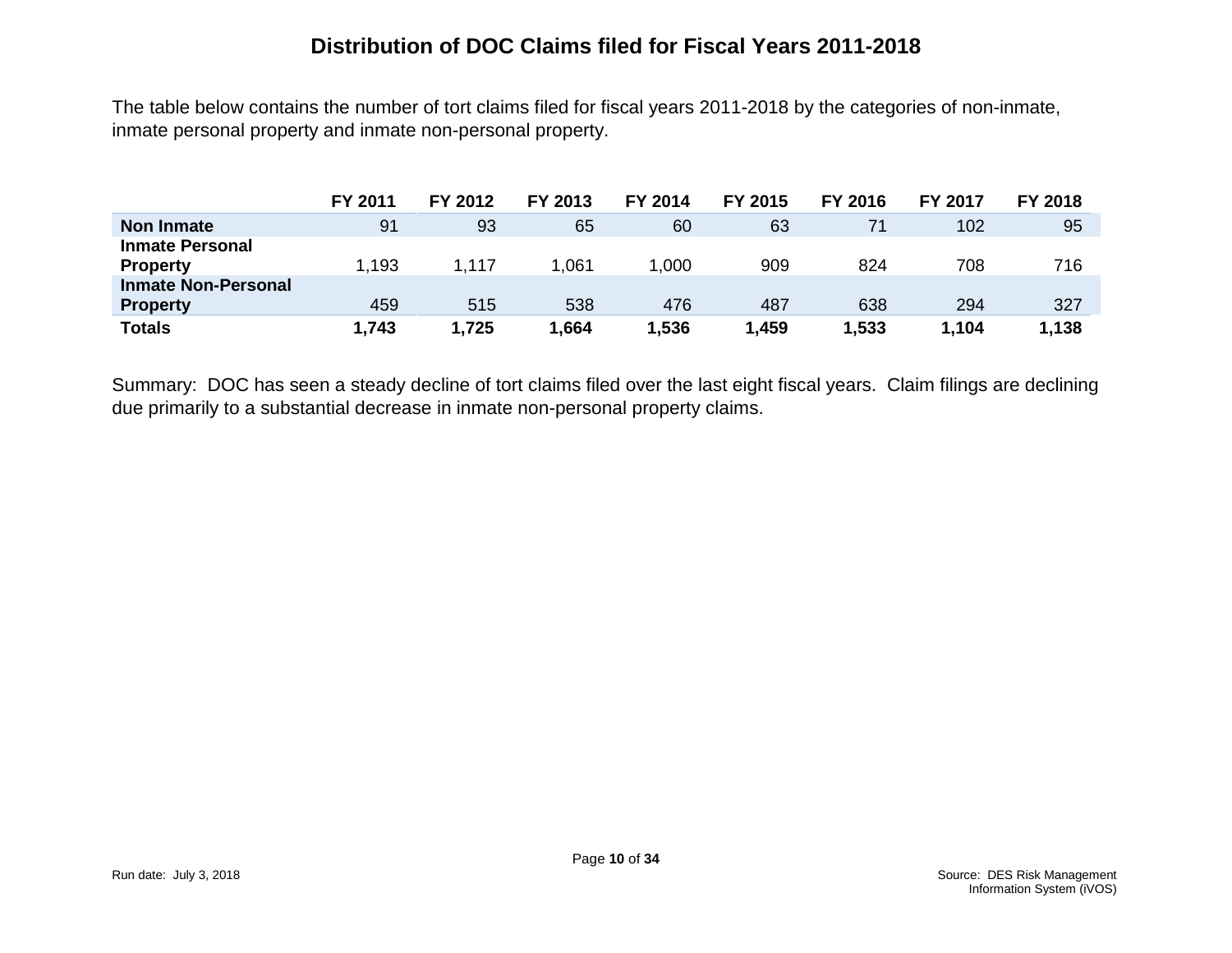#### **Distribution of DOT Claims filed for Fiscal Years 2011-2018**

The table below contains the number of tort claims filed for fiscal years 2011-2018 by the categories of non-road construction maintenance claims and road construction maintenance claims.

This data excludes UW, counties, cities, public school districts and non-state entities.

|                              | FY 2011 | FY 2012 | FY 2013 | FY 2014 | <b>FY 2015</b> | FY 2016 | <b>FY 2017</b> | <b>FY 2018</b> |
|------------------------------|---------|---------|---------|---------|----------------|---------|----------------|----------------|
| <b>Non-road Construction</b> |         |         |         |         |                |         |                |                |
| <b>Maintenance Claims</b>    | 162     | 138     | 99      | 139     | 131            | 179     | 162            | 195            |
| <b>Road Construction</b>     |         |         |         |         |                |         |                |                |
| <b>Maintenance Claims</b>    | 654     | 666     | 547     | 592     | 720            | 739     | 749            | 690            |
| Totals                       | 816     | 804     | 646     | 731     | 851            | 918     | 911            | 885            |

Summary: DOC tort claims filed have remained relatively flat over fiscal years 2011-2014. Road constructions claims have increased since 2015, which account for the majority of DOT's claims. Road construction and maintenance personal property claims inflate the number of DOT claims.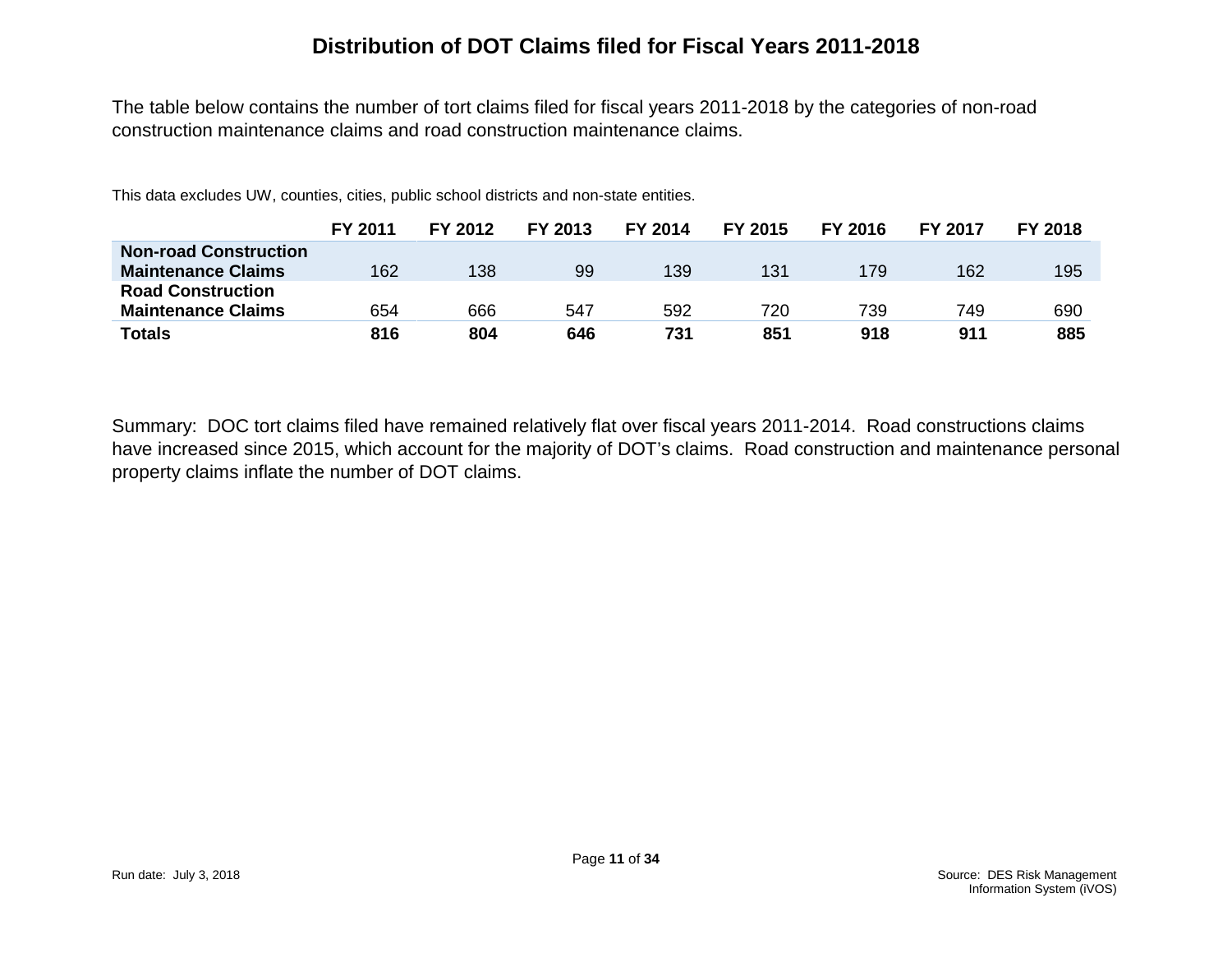## **Employment Tort Claims Filed for Fiscal Years 2011-2018**

The table below contains the number of employment tort claims filed for fiscal years 2011-2018 for the top five agencies with the highest number of tort claims filed. It also includes the number of employment tort claims filed for all other agencies combined.

|                   | FY 2011 | FY 2012 | FY 2013 | FY 2014 | FY 2015 | FY 2016 | FY 2017 | FY 2018 |
|-------------------|---------|---------|---------|---------|---------|---------|---------|---------|
| <b>DOC</b>        | 20      |         | 13      | 13      | 5       | 11      | 12      | 12      |
| <b>DOT</b>        | 9       |         |         | 8       | 4       |         |         | 4       |
| <b>DSHS</b>       | 33      | 19      | 13      | 19      | 10      | 19      | 26      | 29      |
| <b>WSP</b>        |         | Δ       |         | 4       | 4       |         |         |         |
| <b>WSU</b>        | 5       | 4       | 5       | 3       | 3       |         |         | 8       |
| <b>All Others</b> | 30      | 81      | 26      | 25      | 34      | 37      | 41      | 57      |
| <b>Totals</b>     | 105     | 122     | 60      | 72      | 60      | 83      | 86      | 111     |

Summary: Employment tort claims spiked in fiscal year 2012 and then substantially decreased between fiscal years 2013-2017. Fiscal year 2018 saw approximately a 30% increase in the number of employment tort claims filed.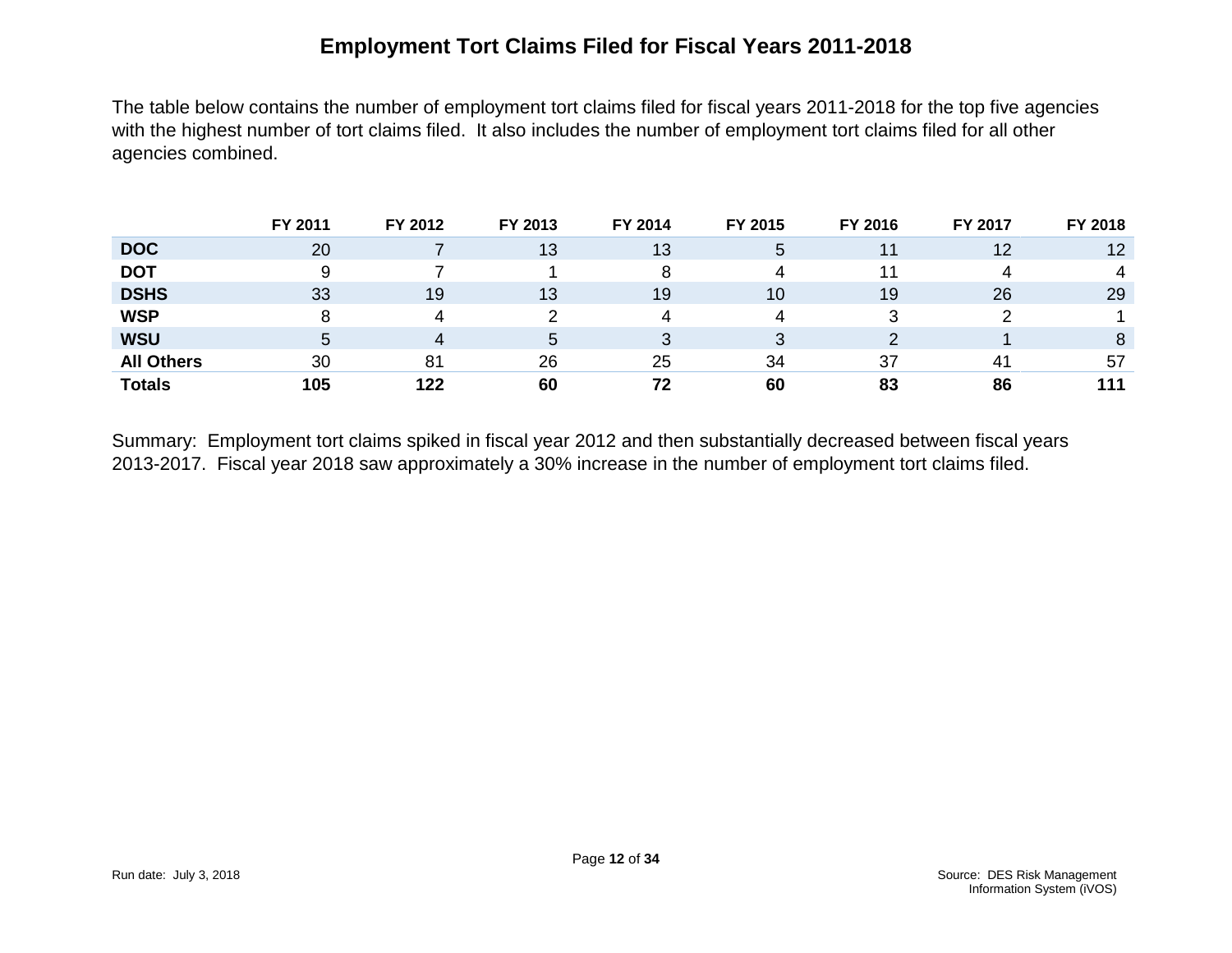## **Employment Tort Claims Paid for Fiscal Years 2011-2018**

The table below contains the number of employment tort claims paid for fiscal years 2011-2018 for the top five agencies with the highest number of employment tort claims paid. It also includes the number of employment tort claims paid for all other agencies combined.

|                   | FY 2011 | FY 2012 | FY 2013 | FY 2014 | FY 2015 | FY 2016 | FY 2017 | FY 2018 |
|-------------------|---------|---------|---------|---------|---------|---------|---------|---------|
| <b>DOC</b>        |         |         |         | ∠       |         | 6       |         |         |
| <b>DOT</b>        |         |         |         |         | 4       |         |         |         |
| <b>DSHS</b>       | 13      |         | 20      | 3       | 8       |         | 20      | 13      |
| L&I               |         |         |         |         |         |         |         |         |
| <b>WSP</b>        |         |         |         |         |         |         |         |         |
| <b>All Others</b> | 24      | 18      | 14      | 9       | 24      | 20      | 30      | 21      |
| <b>Totals</b>     | 45      | 34      | 42      | 20      | 41      | 52      | 63      | 44      |

Summary: Employment tort claims paid spiked in fiscal years 2016-2017. Fiscal year 2018 saw approximately a 30% decrease in the number of employment tort claims paid.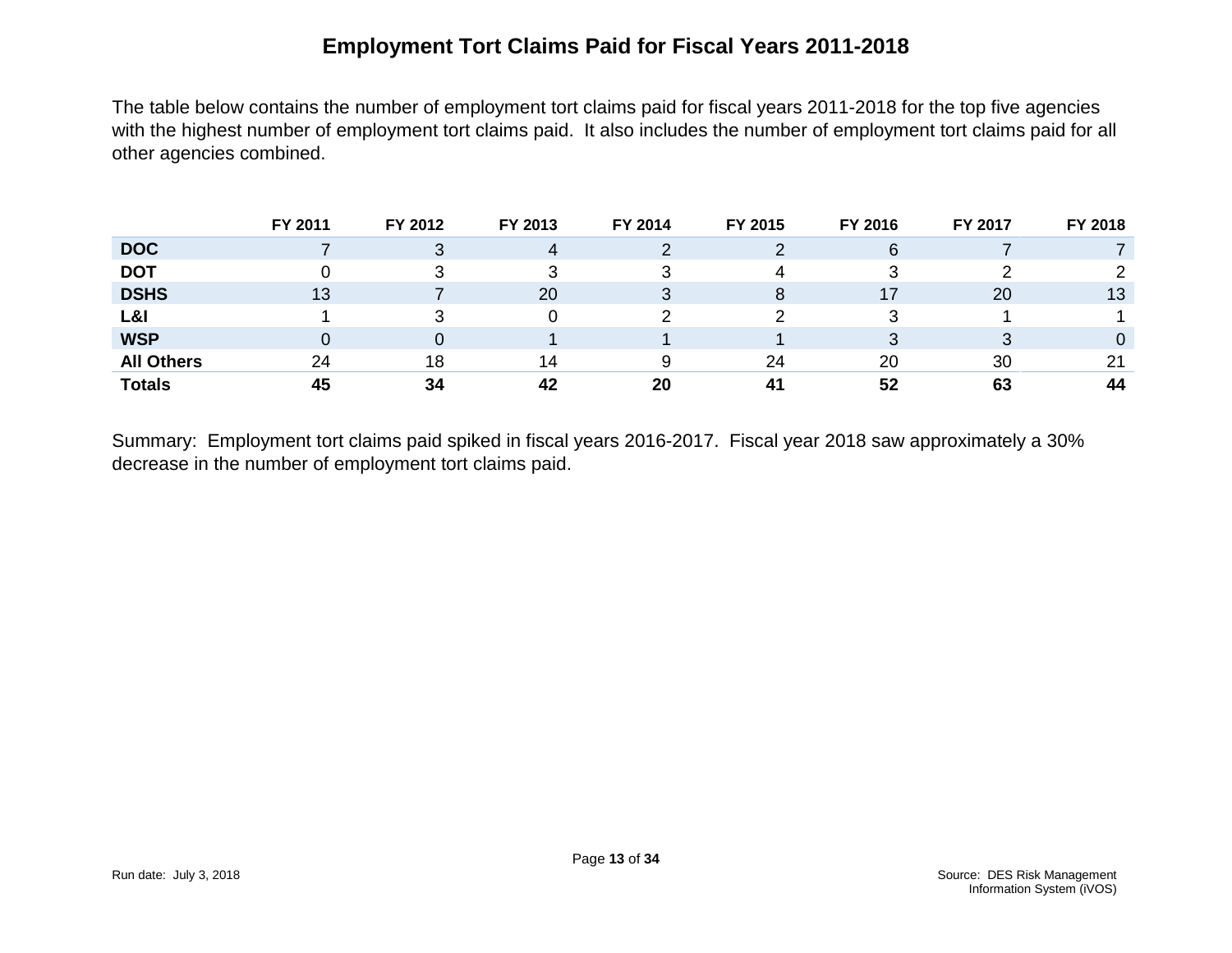#### **Employment Indemnity Payouts by Agency for Fiscal Years 2011-2018**

The table below contains payout dollars for the top five agencies with the highest employment indemnity payouts. It also includes employment indemnity payout dollars for all other agencies combined.

|                   | FY 2011   | FY 2012   | FY 2013   | FY 2014   | FY 2015   | FY 2016   | <b>FY 2017</b> | FY 2018   |
|-------------------|-----------|-----------|-----------|-----------|-----------|-----------|----------------|-----------|
| <b>DOC</b>        | 387,500   | 215,000   | 284,577   | 310,188   | 190,785   | 1,150,001 | 785,377        | 547,955   |
| <b>DOT</b>        |           | 631,483   | 282,706   | 50,691    | 1,886,588 | 330,000   | 645,765        | 37,000    |
| <b>DSHS</b>       | 569,286   | 638,543   | 894,814   | 267,348   | 1,100,756 | 2,373,587 | 3,037,257      | 1,241,300 |
| L&I               | 145,000   | 69,500    | 0         | 580,765   | 15,000    | 1,332,500 | 81,411         | 25,000    |
| <b>WSP</b>        | 0         | 0         | 60,000    | 370,001   | 272,877   | 425,000   | 13,110,000     |           |
| <b>All Others</b> | 3,175,376 | 1,698,117 | 1,020,193 | 1,311,745 | 3,434,845 | 2,240,221 | 8,366,567      | 2,421,253 |
| <b>Totals</b>     | 4,277,162 | 3,252,643 | 2,542,290 | 2,890,738 | 6,900,850 | 7,851,309 | 26,026,376     | 4,272,509 |

Summary: Dollars paid on employment claims have significantly increased since fiscal year 2014. Of the fiscal year 2017 26 million dollar payout, a WSP class action settlement accounted for 13 million and a Board of Pilotage Commissioners settlement accounted for 6.1 million.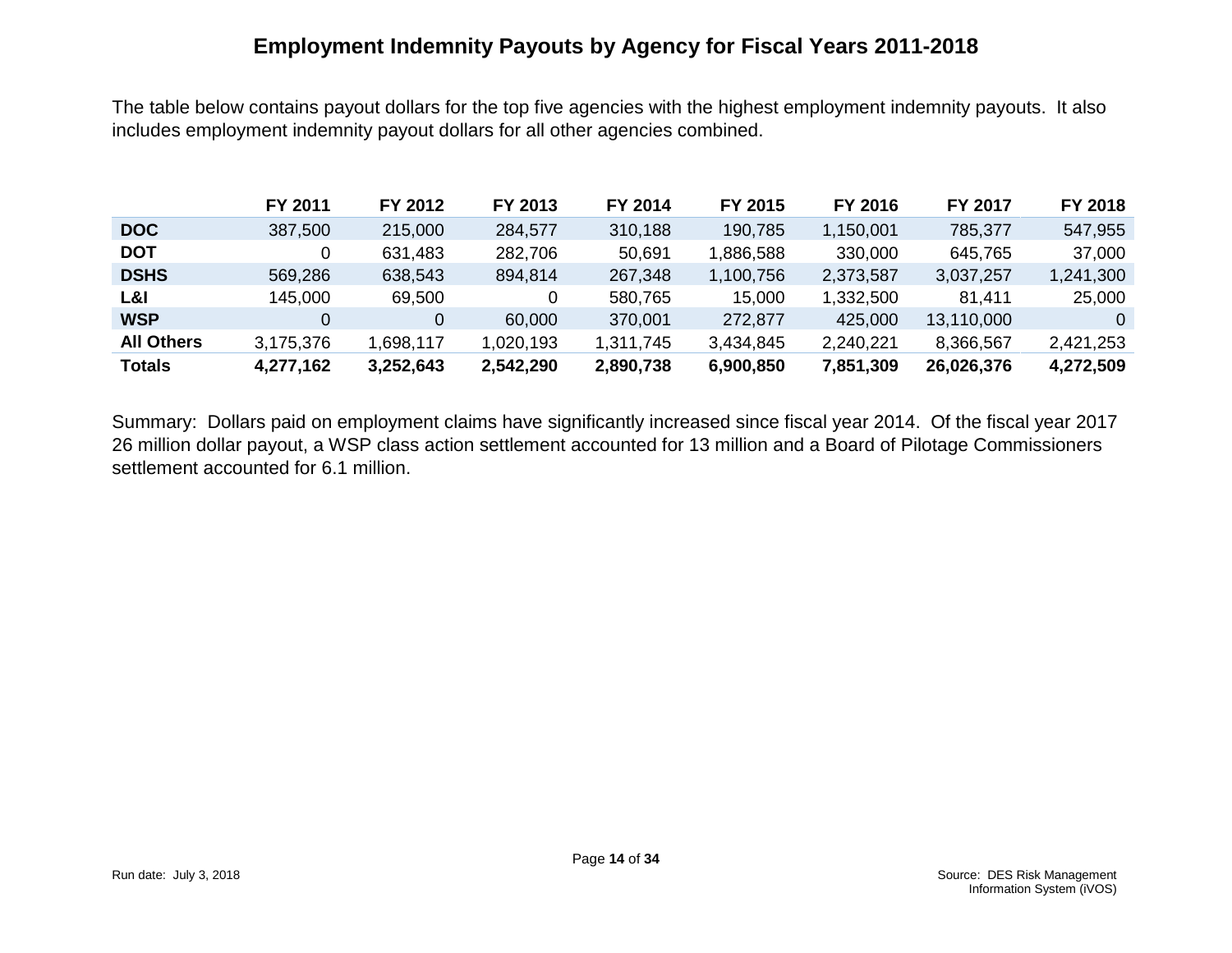#### **Total AGO Defense Costs for Fiscal Year 2011-2018**

| FY 2011         FY 2012        FY 2013        FY 2014        FY 2015        FY 2016        FY 2017 |  |  | <b>FY 2018</b> |
|----------------------------------------------------------------------------------------------------|--|--|----------------|
| 17,554,111 16,959,996  17,708,777  19,830,237  20,454,642  23,211,301  19,355,595  21,973,571      |  |  |                |

Summary: AGO defense costs have steadily risen over the last eight years. Total defense costs for fiscal years 2011- 2018 total 156,908,816 dollars.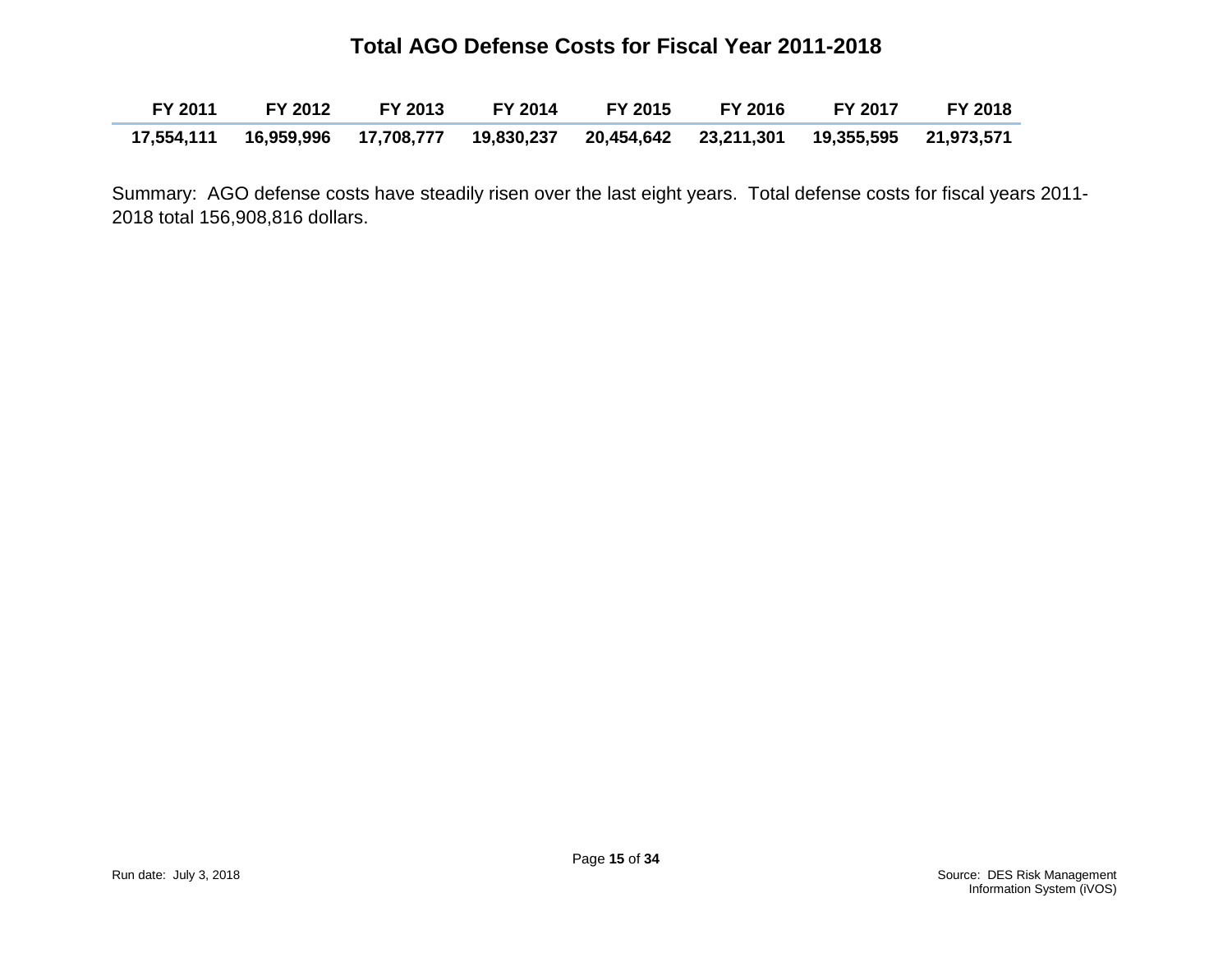## **Fiscal Year 2018 July 1, 2017 – June 30, 2018 Highest Tort Indemnity Payouts**

#### **Washington State Department of Early Learning Claims and Litigation**

| Claim:                 | 35770013     |
|------------------------|--------------|
| <b>Claimants:</b>      | J.A.<br>C.A. |
| Date of Incident:      | 01/01/10     |
| Date Claim Filed:      | 10/02/13     |
| <b>Indemnity Paid:</b> | \$1,902,500  |

Plaintiff minors alleged they were sexually assaulted while attending the All Hours Childcare. Plaintiffs alleged that the Department of Early Learning, who licensed the daycare, knew there was a history of sexual assault of other children at the daycare but did nothing about it. Plaintiffs claimed physical and emotional injuries, negligent licensing, negligent investigation, negligent training, and financial damages.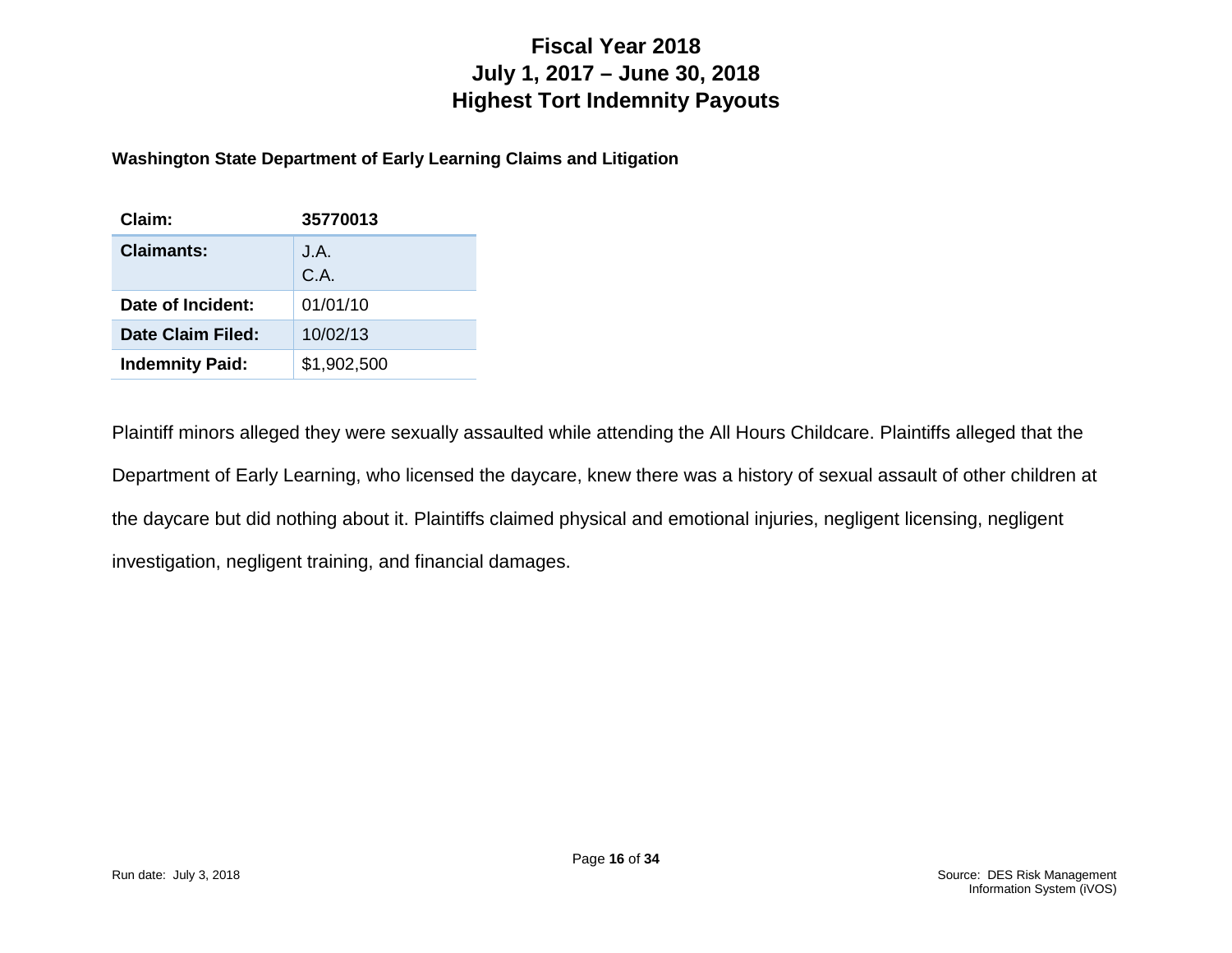#### **Washington State Department of Corrections Claims and Litigation**

| Claim:                 | 31084683                                                                          |
|------------------------|-----------------------------------------------------------------------------------|
| Claimants:             | Hill, Lindsay<br>Noel, Craig<br>Noel, Jane<br>Hill, Malikai<br>Lewis, Christopher |
| Date of Incident:      | 08/10/15                                                                          |
| Date Claim Filed:      | 01/10/17                                                                          |
| <b>Indemnity Paid:</b> | \$5,000,000                                                                       |

Claimants alleged that Robert Jackson murdered Lindsay Hill on November 11, 2015, when Mr. Jackson was supposed to still be incarcerated on that date. Claimants alleged that Mr. Jackson had been wrongfully released from prison four months early by the Department of Corrections (DOC) due to a computer glitch of which DOC was aware.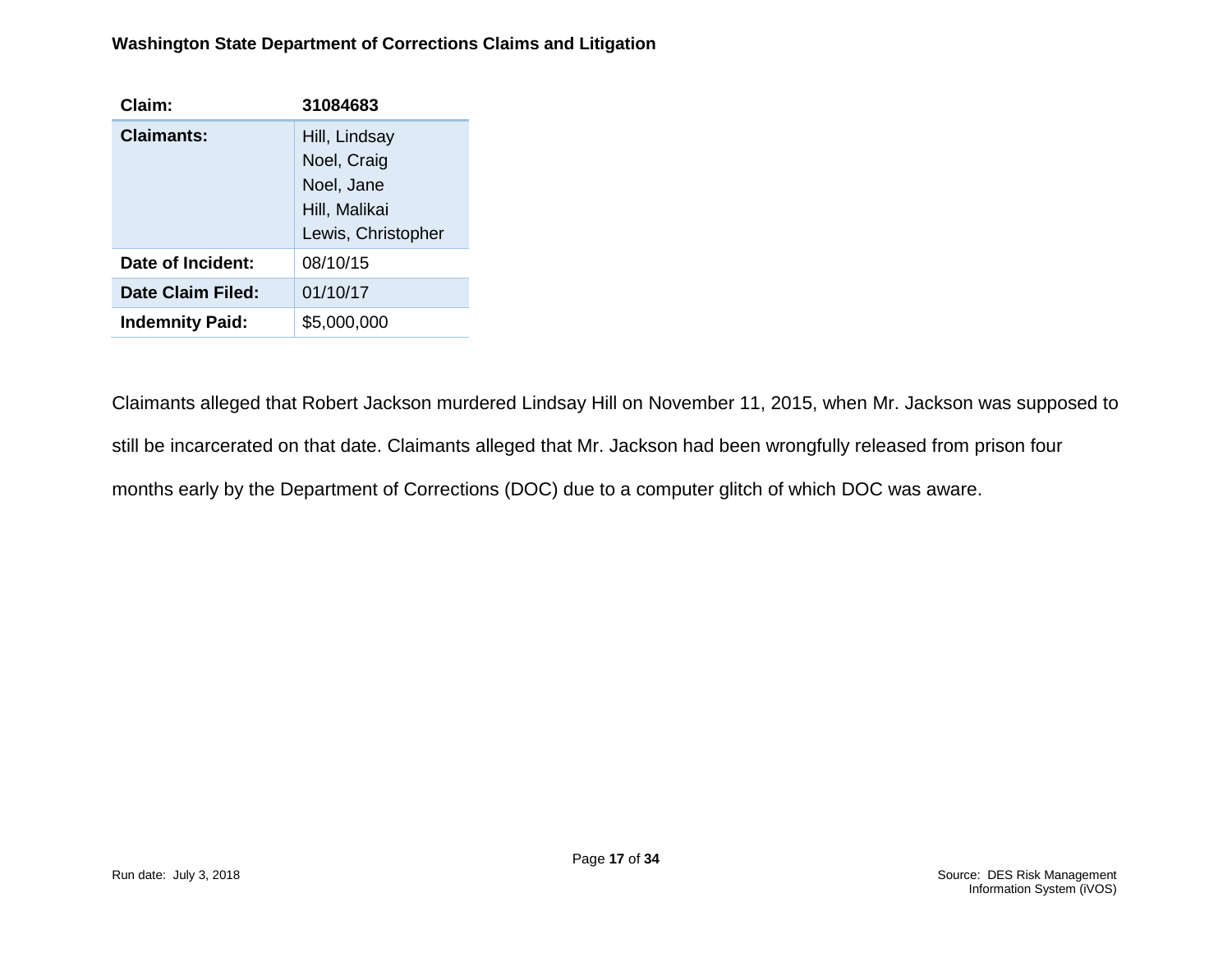#### **Washington State Department of Social and Health Services Claims and Litigation**

| Claim:                 | 30071572    |
|------------------------|-------------|
| <b>Claimants:</b>      | D.H.        |
|                        | T.H.        |
|                        | R.T.W.      |
|                        | R.L.W.      |
|                        | F.W.        |
| Date of Incident:      | 01/01/90    |
| Date Claim Filed:      | 04/07/16    |
| <b>Indemnity Paid:</b> | \$5,800,000 |

Plaintiffs allege they were physically, sexually and mentally abused throughout their placements by DSHS within the foster care system. Plaintiffs each allege they were subjected to preventable abuses at various placements and that DSHS failed to protect the children in foster care.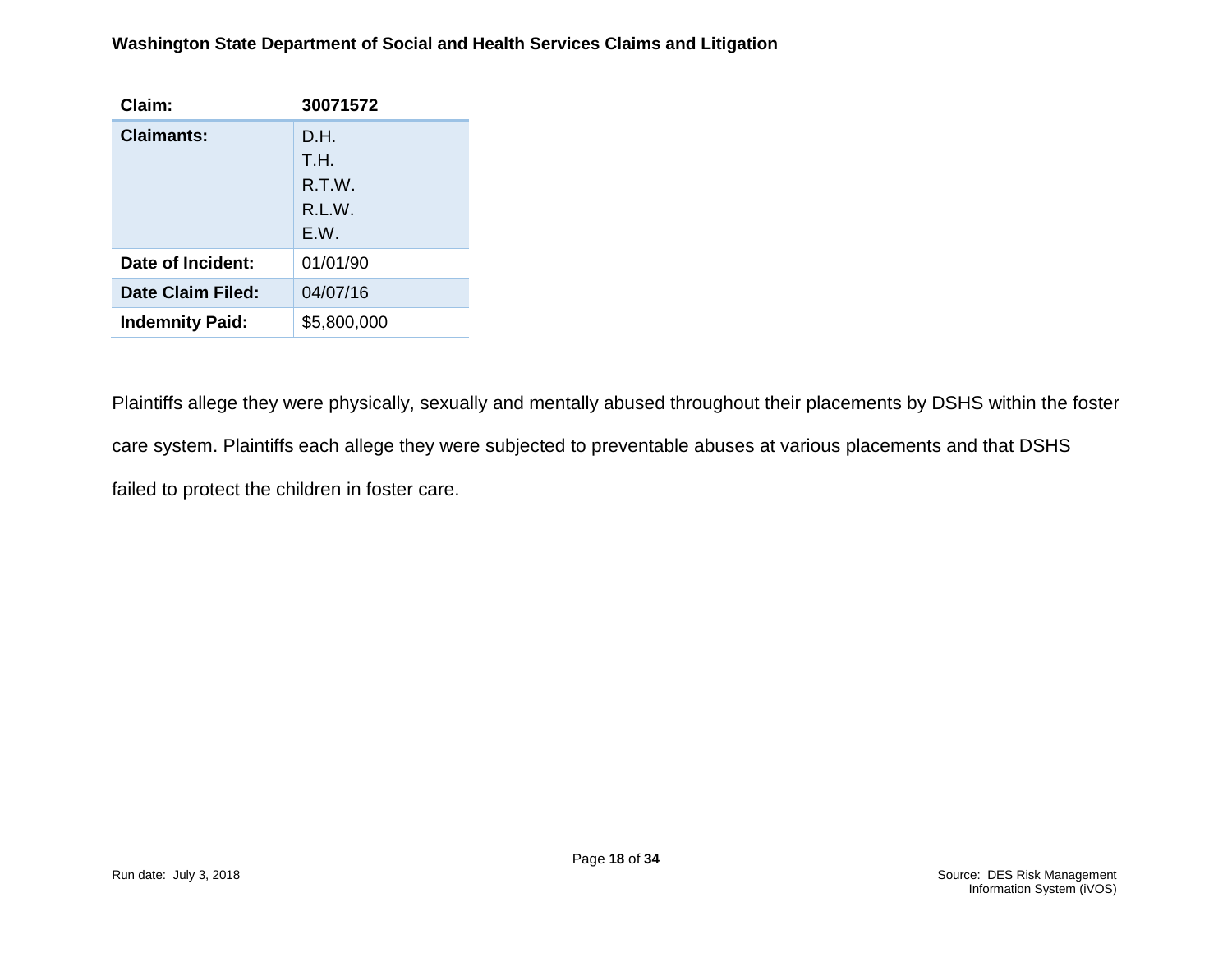| Claim:                 | 30071991    |
|------------------------|-------------|
| <b>Claimant:</b>       | J.G.        |
| Date of Incident:      | 07/13/11    |
| Date Claim Filed:      | 01/3/18     |
| <b>Indemnity Paid:</b> | \$5,500,000 |

Plaintiff alleged DSHS knew or should have known of the unsafe conditions he was forced to live in with his biological mother and step-father. Plaintiff alleged DSHS failed to properly investigate referrals of neglect, physical abuse, and maltreatment, and negligently allowed him to remain in his mother's care. Plaintiff further alleged he was subjected to years of extreme abuse, neglect, and malnutrition. Plaintiff claims physical, emotional, and psychological injuries, pain and suffering, loss of enjoyment of life, mental anguish, negligent investigation, and failure to remove.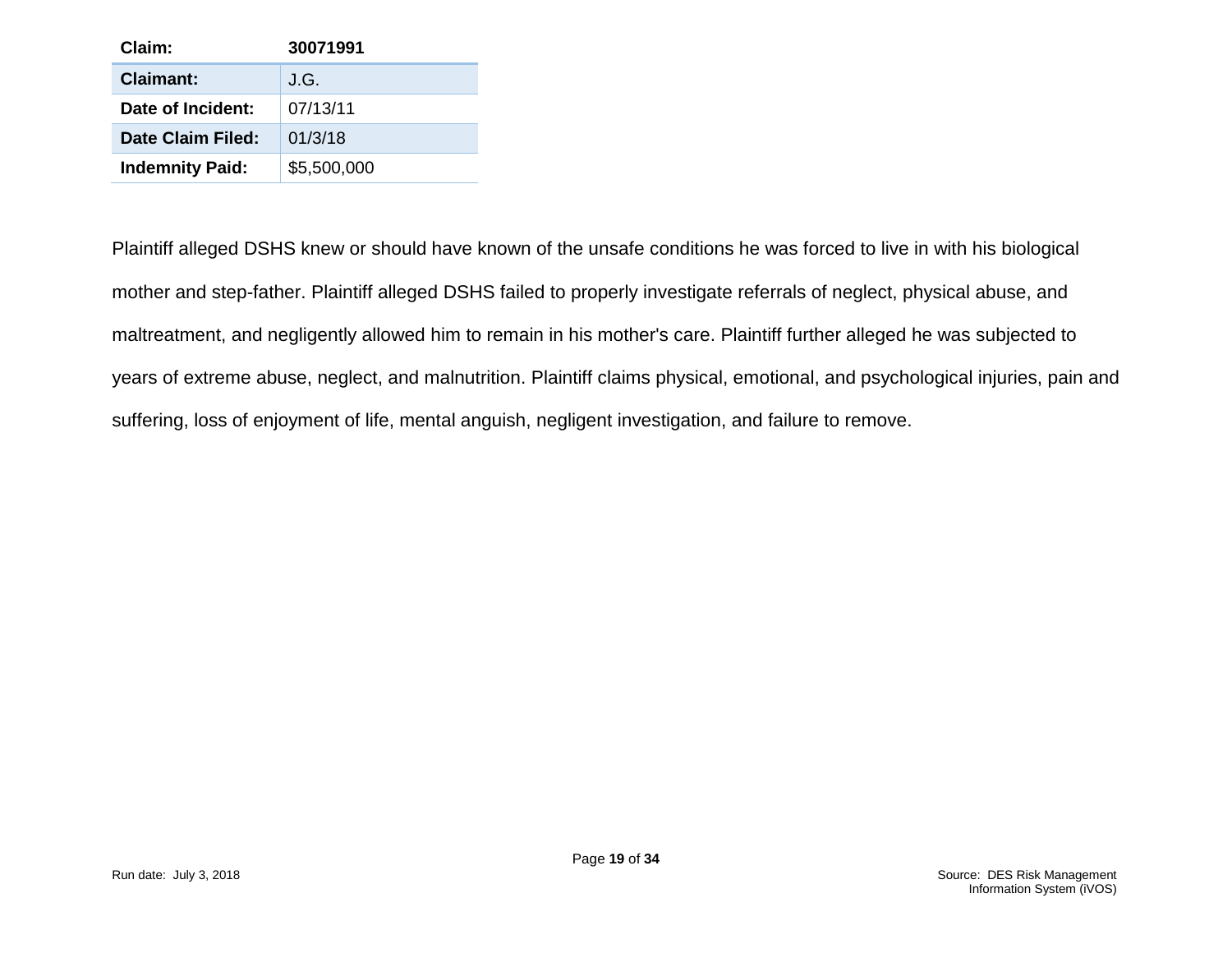| Claim:                 | 30071664    |
|------------------------|-------------|
| Claimants:             | K.K.        |
|                        | M.K.        |
|                        | C.M.        |
|                        | A.S.        |
| Date of Incident:      | 05/12/05    |
| Date Claim Filed:      | 09/22/16    |
| <b>Indemnity Paid:</b> | \$5,375,000 |

The claimants alleged DSHS should have been aware of the neglect and abuse they were subjected to by their biological father. The claimants alleged DSHS was negligent in placing the children with or in close proximity to their paternal grandparents as they were unfit to be caregivers for them. The claimants alleged DSHS was negligent in placing the children back into the custody of their parents. The claimants alleged DSHS was negligent in their investigation of referrals regarding the children and their biological family. The claimants claimed physical, emotional, and psychological injuries.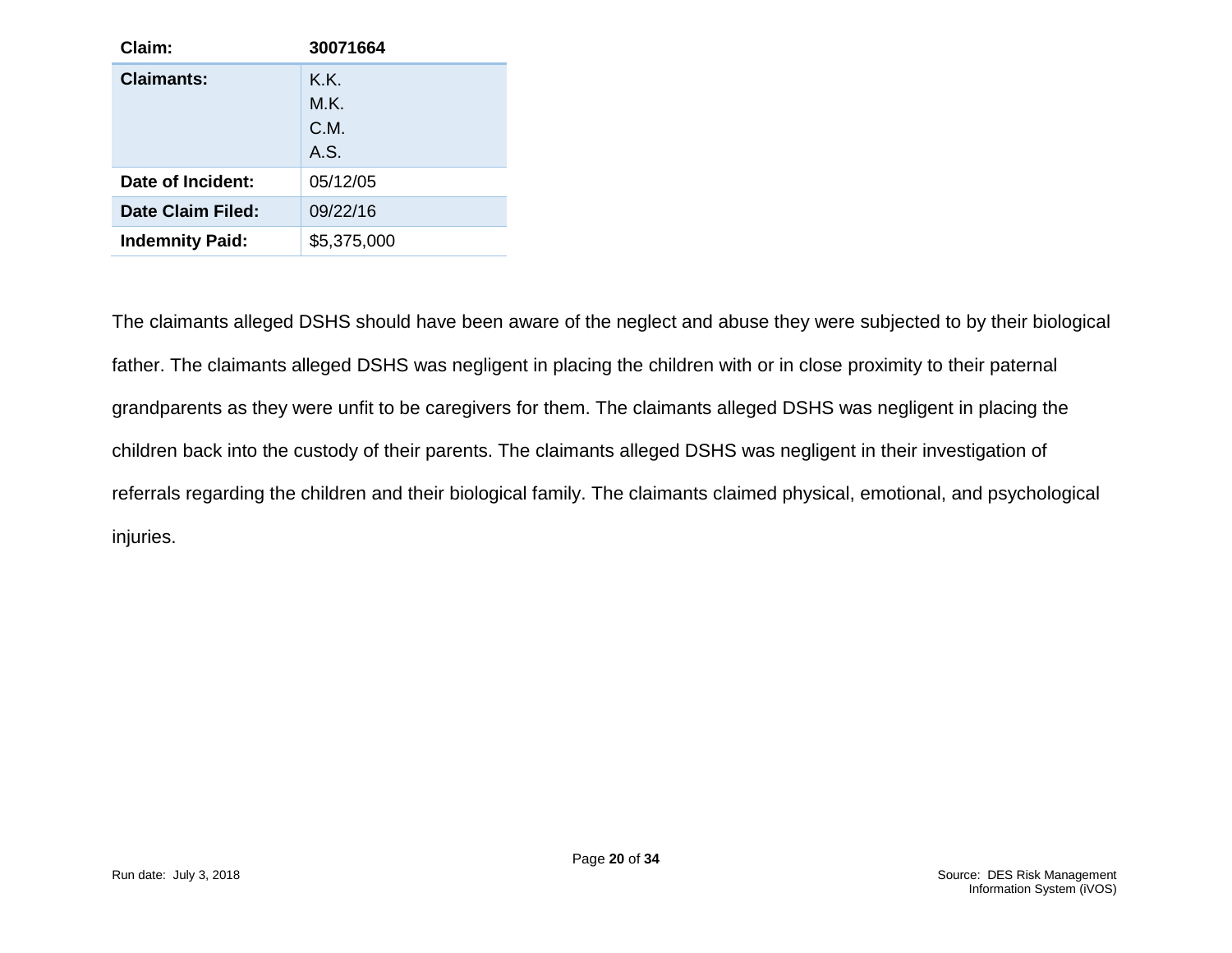| Claim:                 | 30071653    |
|------------------------|-------------|
| <b>Claimant:</b>       | C.G.        |
| Date of Incident:      | 12/12/07    |
| Date Claim Filed:      | 09/08/16    |
| <b>Indemnity Paid:</b> | \$4,050,000 |

Plaintiff alleged that DSHS knew or should have known of the unsafe condition plaintiff was forced to live in by her biological mother and step-father. Plaintiff alleged that DSHS failed to investigate referrals of neglect, physical abuse, and maltreatment. Plaintiff further alleged she was subjected to years of abuse, neglect, and malnutrition. Plaintiff claimed physical, emotional, and permanent psychological injuries, pain and suffering, loss of consortium, and mental anguish.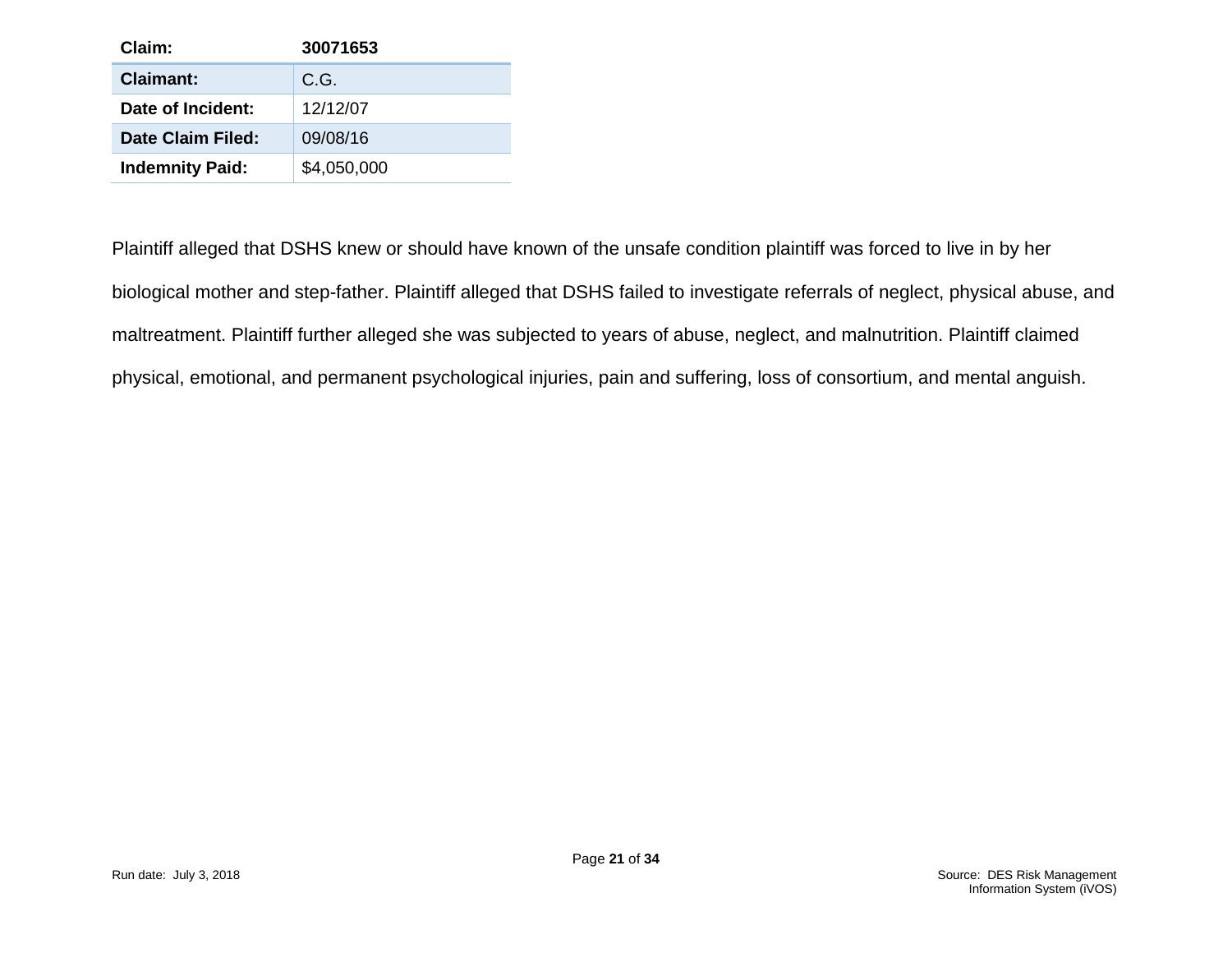| Claim:                 | 30071670    |
|------------------------|-------------|
| <b>Claimant:</b>       | F.M.        |
| Date of Incident:      | 07/05/07    |
| Date Claim Filed:      | 09/30/16    |
| <b>Indemnity Paid:</b> | \$3,100,000 |

Plaintiff J.M., parent of minor E.M., alleged that DSHS knew or should have known that E.M.'s biological father was a registered sex offender. Plaintiff further alleged that DSHS allowed him regular access to E.M. even though there were multiple concerns for her overall safety while in his care. Plaintiffs alleged that E.M. was subjected to sexual abuse when she was returned to father's full-time custody following the dismissal of E.M.'s dependency case. Plaintiff claimed physical injuries, emotional and psychological injuries, negligent supervision and placement, financial damages, and attorney fees.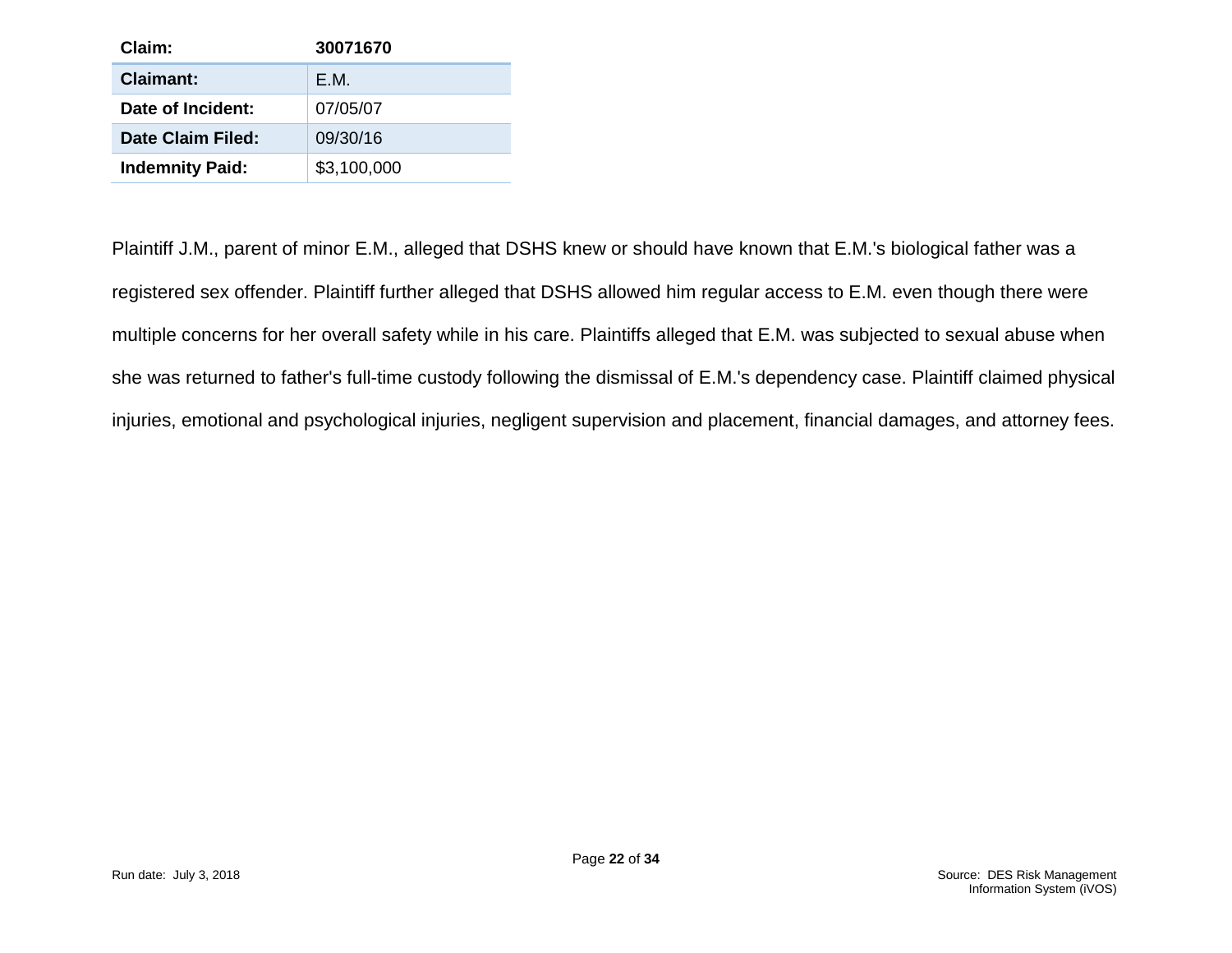| Claim:                 | 30071261                                                                                                 |
|------------------------|----------------------------------------------------------------------------------------------------------|
| <b>Claimants:</b>      | Meline, Robert W<br>Meline, Kim<br>Meline, Kristina<br>Meline, Sara<br>Meline, Katie<br>Meline, Jonathan |
| Date of Incident:      | 08/19/11                                                                                                 |
| Date Claim Filed:      | 08/21/14                                                                                                 |
| <b>Indemnity Paid:</b> | \$2,941,086.61                                                                                           |

Plaintiff is the widow of Robert Meline and mother of Jonathan Meline. Jonathan suffers from paranoid schizophrenia. Plaintiff alleged that Jonathan also has Capgras Syndrome which led him to believe that his parents were "imposters" who had murdered his "real parents." Plaintiffs alleged that Western State Hospital (WSH) failed to properly monitor, treat, and medicate Jonathan who they knew to be dangerous. Plaintiff further alleged that Jonathan was released from WSH without sufficient observation and follow-up and without conducting an assessment of the risk he posed to the general public, and that DSHS failed to advise plaintiffs that Jonathan posed a specific threat to their safety. Jonathan killed his father Robert in the family home. Plaintiff claimed wrongful death and gross negligence.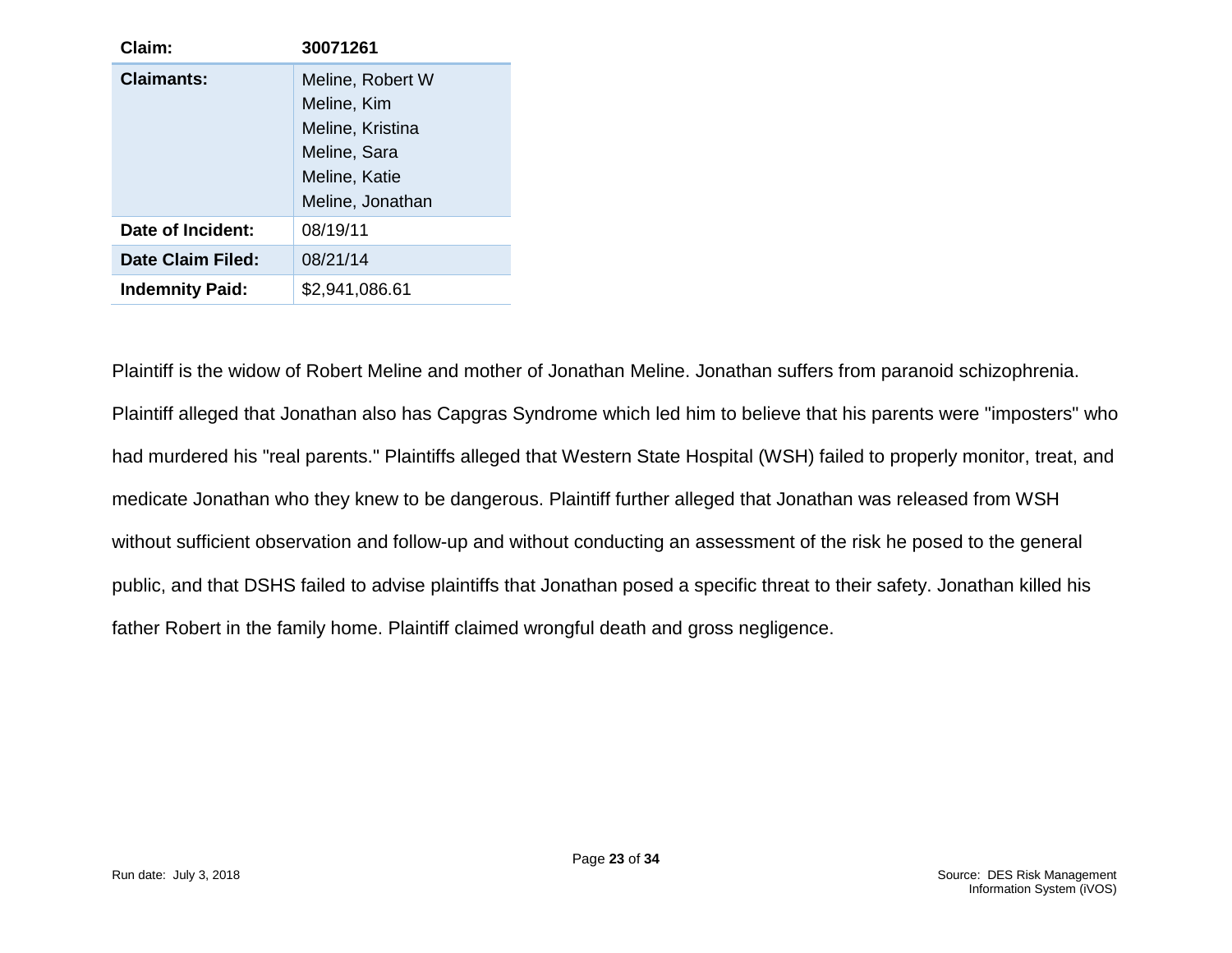| Claim:                 | 30071553    |
|------------------------|-------------|
| Claimant:              | P.K.        |
| Date of Incident:      | 03/20/03    |
| Date Claim Filed:      | 03/16/16    |
| <b>Indemnity Paid:</b> | \$1,700,000 |

Plaintiff alleged she was the victim of childhood sexual abuse by her father despite at least two separate reports to DSHS that she had been sexually abused by him. Plaintiff alleged that DSHS failed to investigate and plaintiff was placed in a harmful placement. Plaintiff claimed suffering from sexual abuse, emotional distress, physical injury, and loss of enjoyment of life.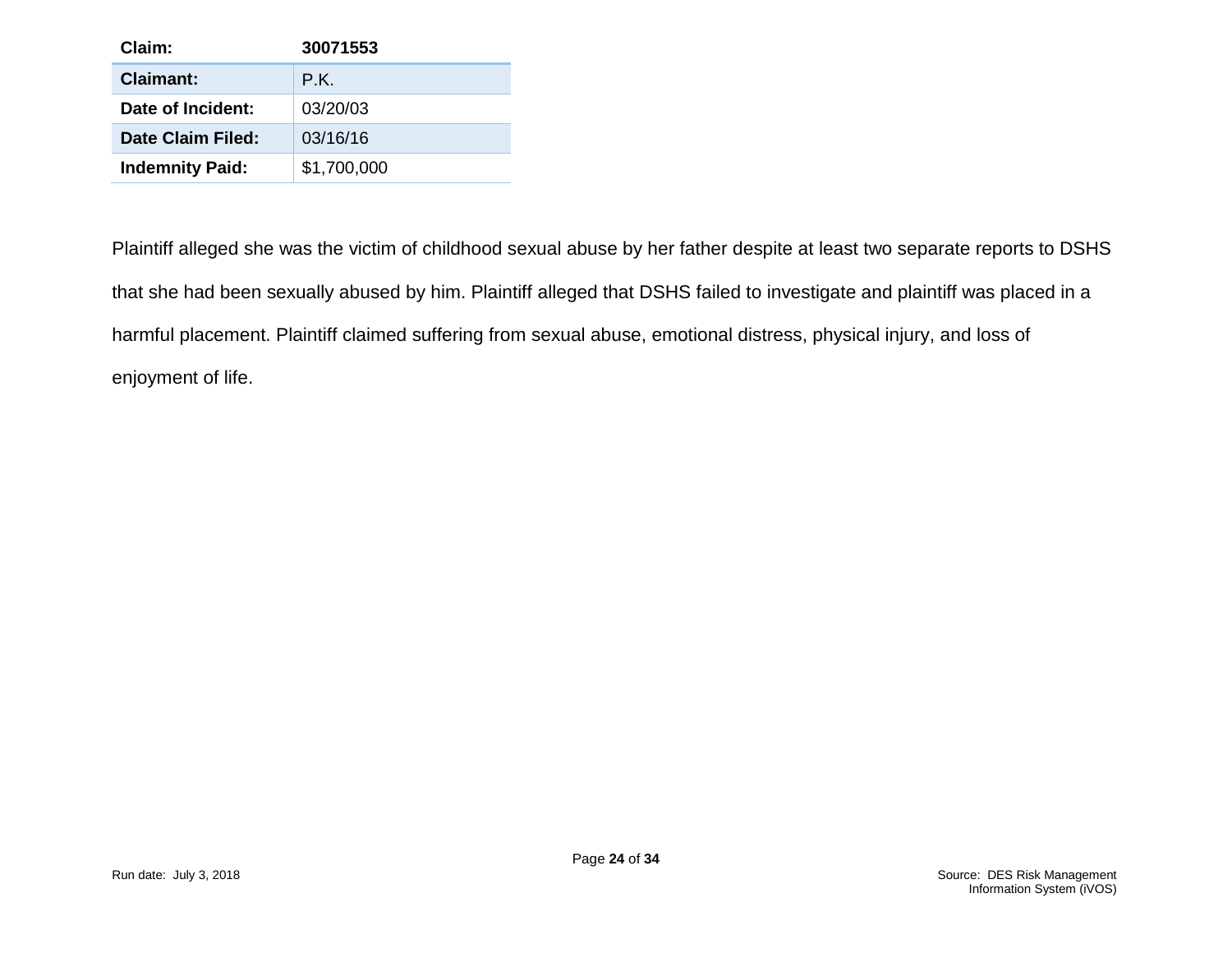| Claim:                 | 30071297    |
|------------------------|-------------|
| <b>Claimant:</b>       | R.N.        |
| Date of Incident:      | 10/01/89    |
| Date Claim Filed:      | 11/03/14    |
| <b>Indemnity Paid:</b> | \$1,500,000 |

Plaintiff was placed by DSHS at the Kiwanis Vocational Home for Youth (KVH). Plaintiff alleged that during his placement at KVH, employees sexually and physically abused him. Plaintiff alleged that DSHS knew KVH had a history of misrepresenting qualifications of employees, hiring unqualified employees, failing to report incidents of physical and sexual abuse on resident youths by employees, and fraud. Plaintiff alleged that DSHS knew of the program deficiencies and abuse but failed to address or correct the issues. Plaintiff claimed severe and permanent emotional distress, physical injuries, mental anguish, neglect, mistreatment, negligent supervision, loss of future earnings, and financial damages.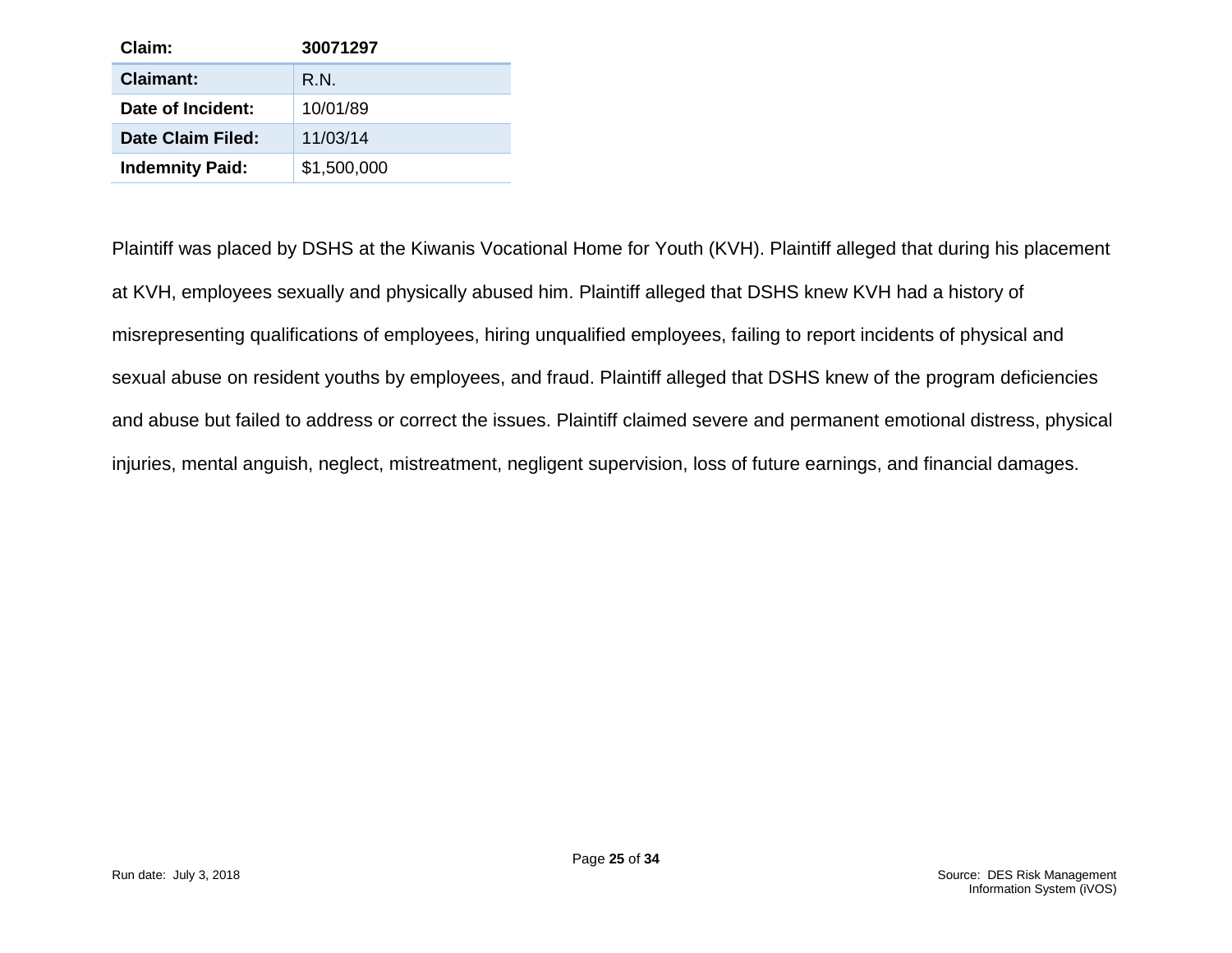| Claim:                 | 30071519             |
|------------------------|----------------------|
| Claimants:             | K.C.<br>C.F.<br>G.F. |
| Date of Incident:      | 01/23/02             |
| Date Claim Filed:      | 01/25/16             |
| <b>Indemnity Paid:</b> | \$1,500,000          |

Plaintiffs alleged that DSHS failed to remove K.C. from his foster care placement despite reporting by K.C.'s school, daycare, counselors, and doctors that he was being abused. Plaintiffs alleged that K.C. was subjected to continuous physical, mental, and sexual abuse. Plaintiffs claimed rape, battery, extreme and irreparable psychological, emotional, and physical injuries, and pain and suffering.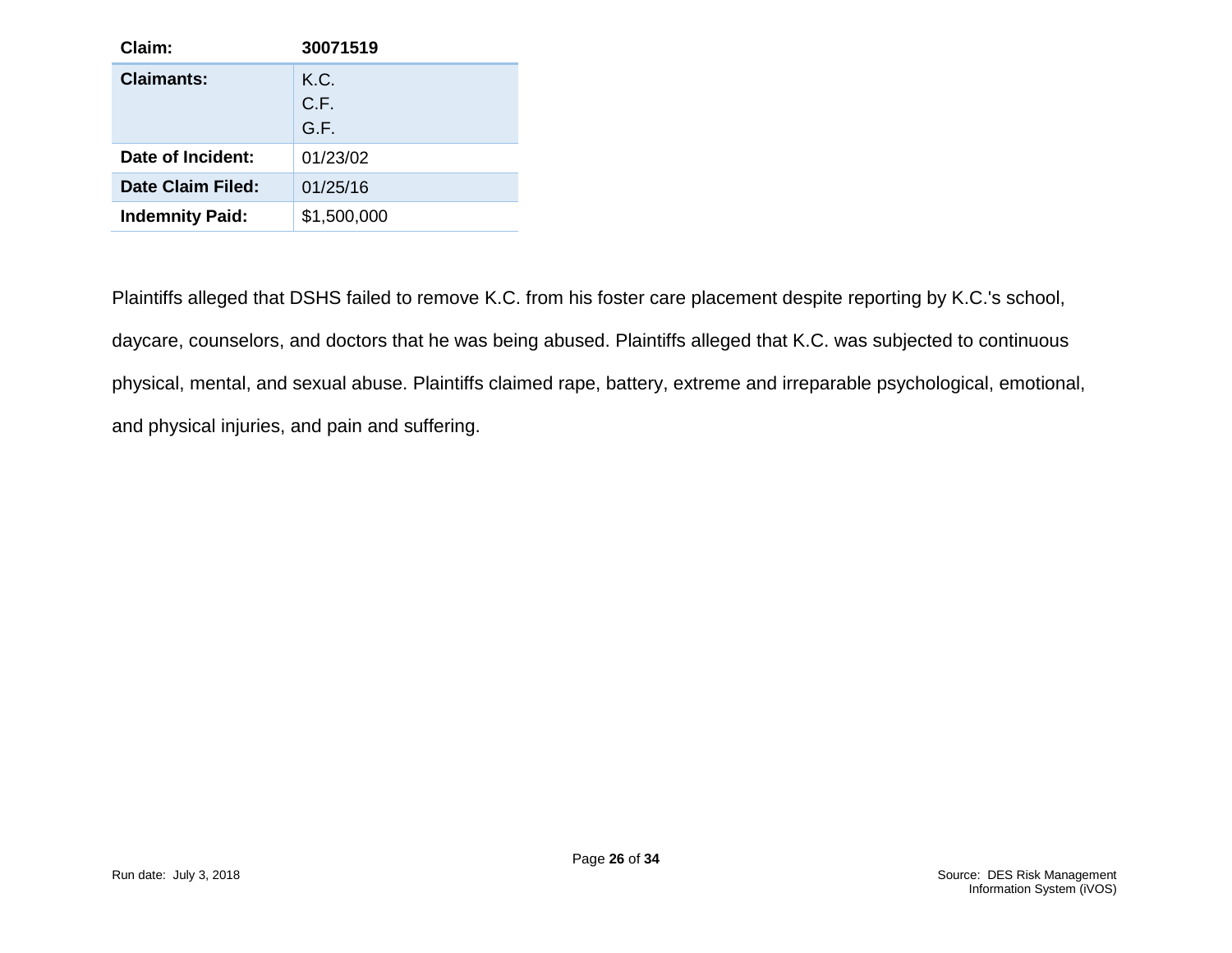| Claim:                 | 30071329    |
|------------------------|-------------|
| Claimant:              | T.P.        |
| Date of Incident:      | 01/01/81    |
| Date Claim Filed:      | 01/06/15    |
| <b>Indemnity Paid:</b> | \$1,317,000 |

Plaintiff alleged that DSHS negligently placed him in the OK Boys Ranch when it knew or should have known that such placement exposed him to neglect, mistreatment, and denial of basic human services. Plaintiff alleged that DSHS failed to take action and as a result, plaintiff was physically, mentally, and sexually mistreated, and now suffers from severe and permanent mental, emotional, and physical injuries.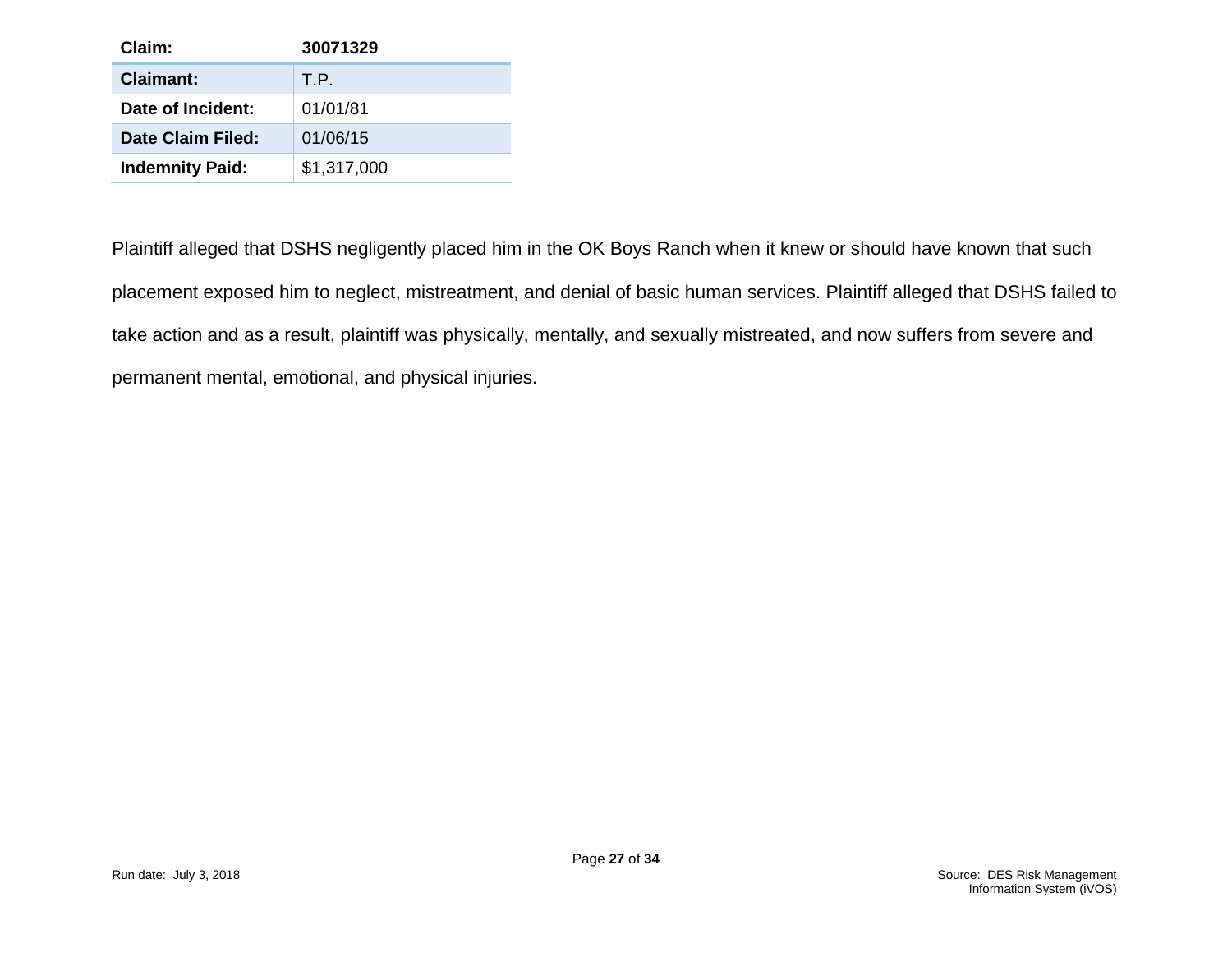| Claim:                 | 30071230       |
|------------------------|----------------|
| Claimants:             | Z.W.N.<br>M.W. |
| Date of Incident:      | 06/01/08       |
| Date Claim Filed:      | 06/23/14       |
| <b>Indemnity Paid:</b> | \$1,300,000    |

Plaintiff alleged that DSHS placed her in a foster home where she was sexually abused. Plaintiff further alleged that during the foster home licensing process, the foster father disclosed he had been the victim of sexual abuse and incest but DSHS failed to investigate. Plaintiff claimed physical injuries, permanent sexual and psychological injuries, negligent placement, wrongful placement, failure to remove, financial damages, and loss of enjoyment of life.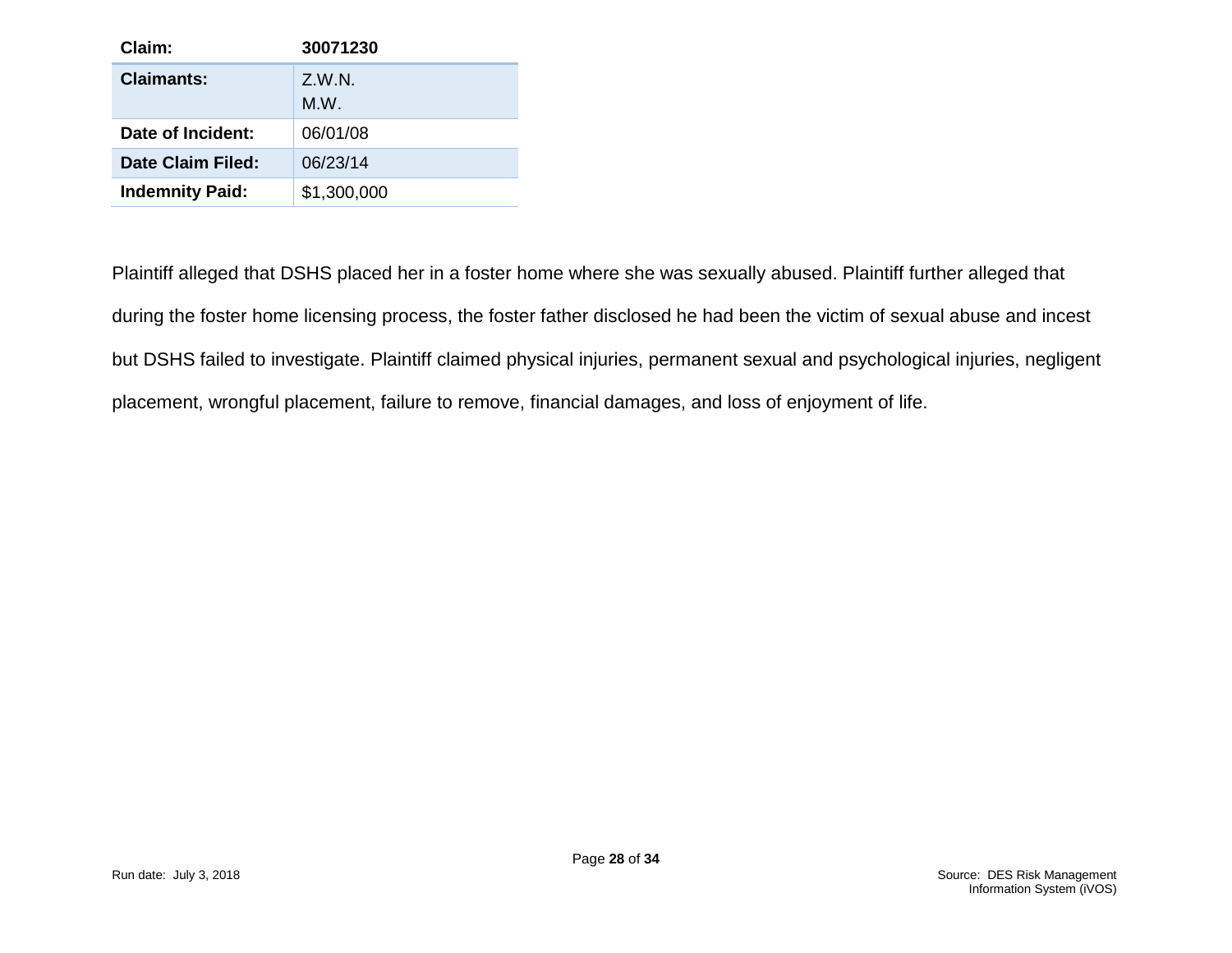| Claim:                 | 30070465    |
|------------------------|-------------|
| Claimants:             | K.H.        |
|                        | J.H.        |
| Date of Incident:      | 11/01/03    |
| Date Claim Filed:      | 06/29/10    |
| <b>Indemnity Paid:</b> | \$1,250,000 |

Plaintiffs alleged that their father and step-mother physically and sexually abused them for years. Plaintiffs' grandmother allegedly reported the abuse to CPS but say nothing was done. Plaintiffs claim abuse, severe emotional distress, and psychological damages.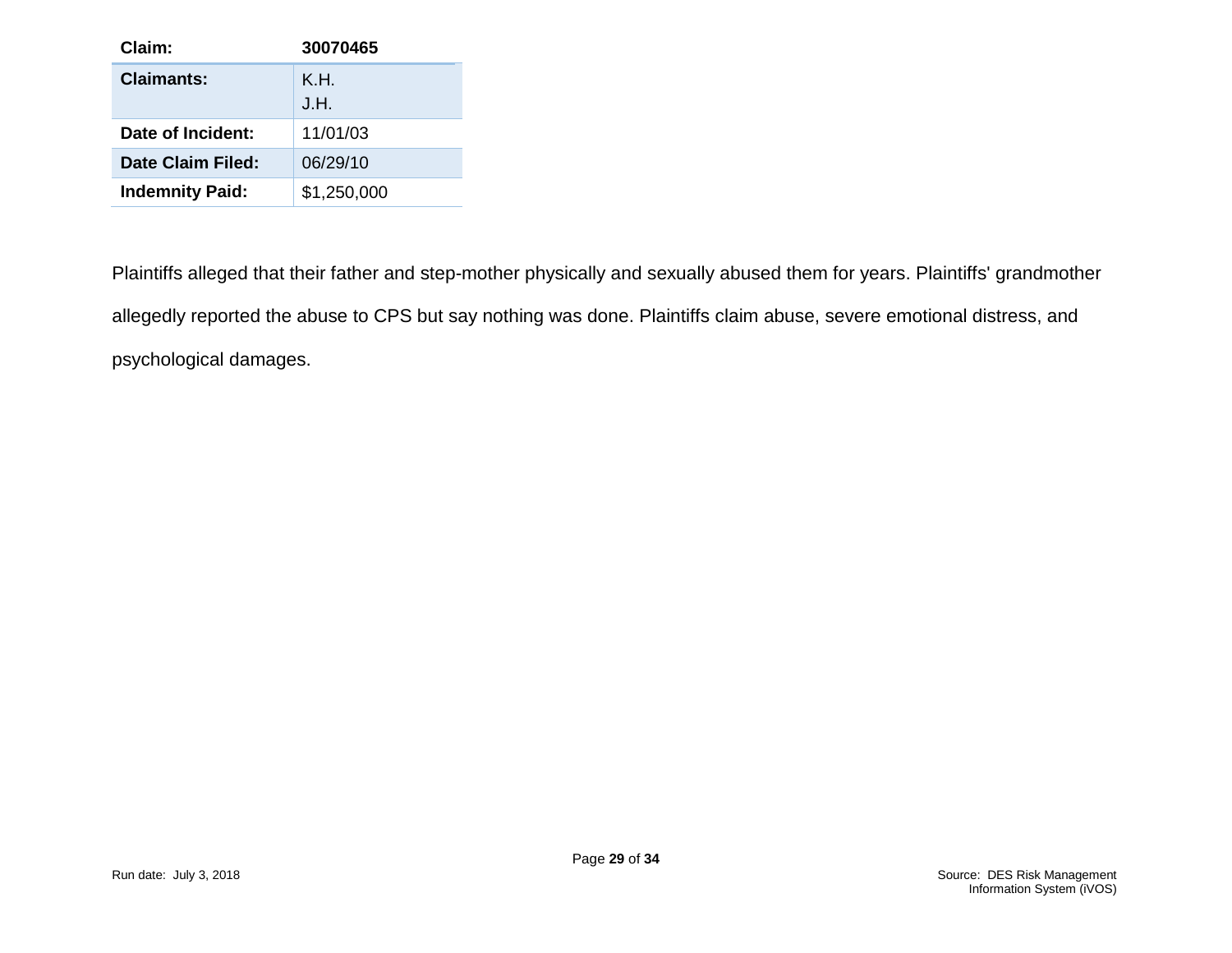| Claim:                 | 30071677           |
|------------------------|--------------------|
| <b>Claimant:</b>       | Helgeson, Johannes |
| Date of Incident:      | 01/26/14           |
| Date Claim Filed:      | 10/07/16           |
| <b>Indemnity Paid:</b> | \$1,100,000        |

Plaintiff decedent was a patient at Western State Hospital (WSH) and known by staff to be psychotic and suicidal. Plaintiff alleged that staff was warned that the shower was a danger to someone who might hang himself or herself and, when staff failed to take appropriate precautions, plaintiff hanged himself in the shower. Plaintiff alleged that WSH staff were indifferent to his well-being and failed to adequately supervise and monitor him. Plaintiff claimed physical, emotional, and psychological injuries, wrongful death, financial damages, negligent supervision and training, medical negligent treatment, punitive damages, and civil rights and constitutional violations.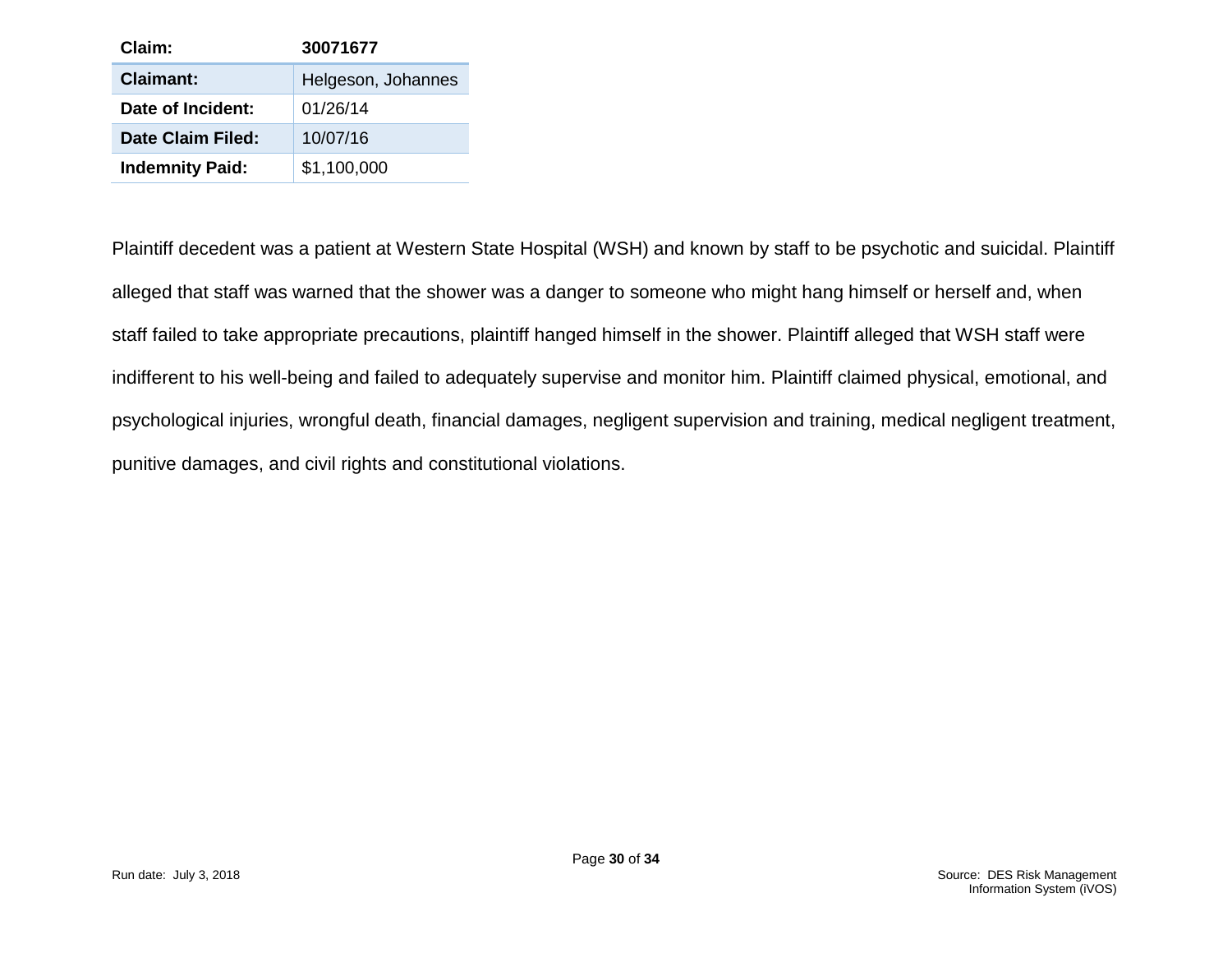#### **Washington State Department of Transportation Claims and Litigation**

| Claim:                 | 40573521                    |
|------------------------|-----------------------------|
| Claimants:             | Pacific Highway<br>Park LLC |
| Date of Incident:      | 01/01/01                    |
| Date Claim Filed:      | 12/08/11                    |
| <b>Indemnity Paid:</b> | \$3,466,153.74              |

Property owners sued WSDOT for inverse condemnation and tort theories of nuisance and trespass due to alleged

flooding of their property which they claim was caused by WSDOT.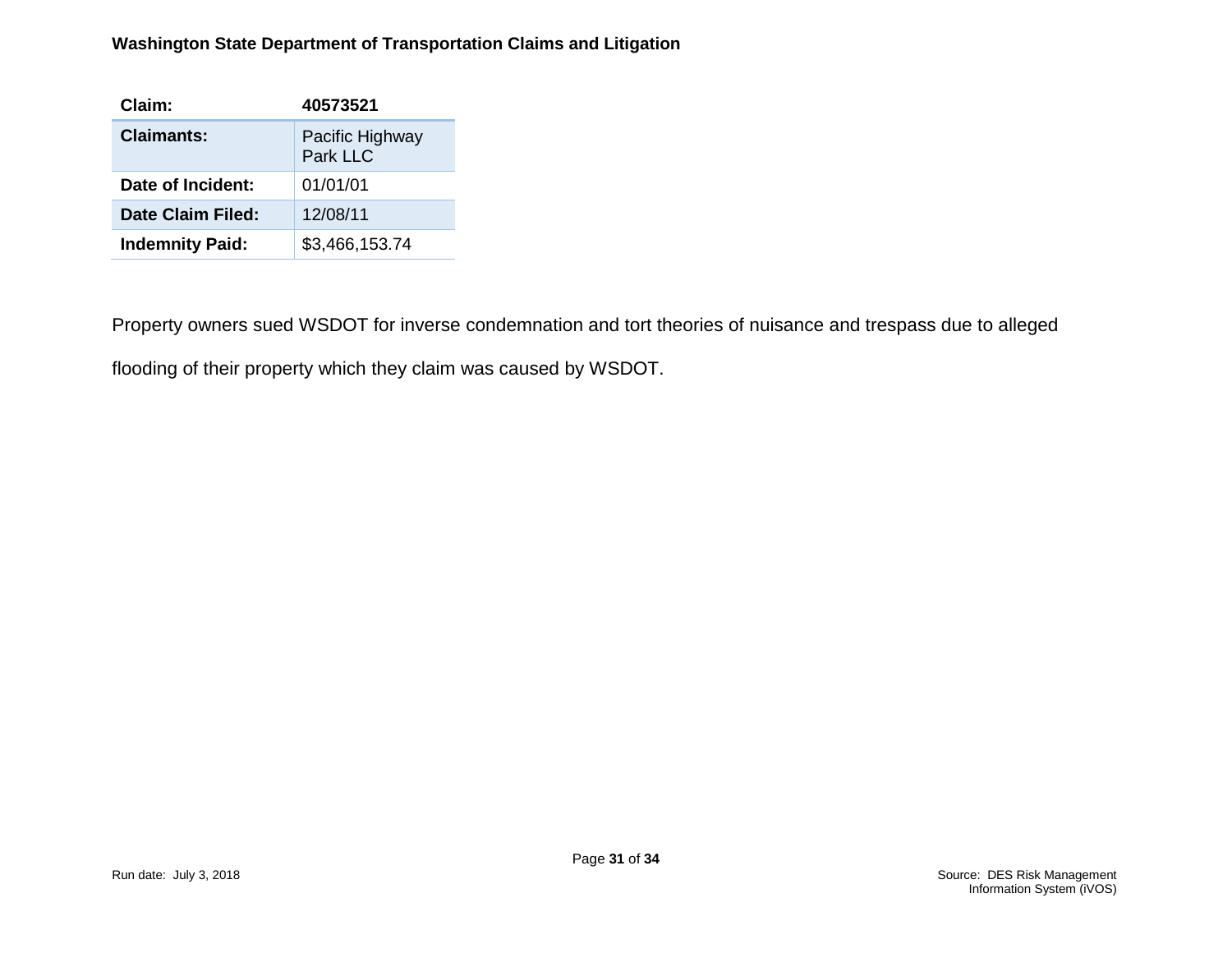| Claim:                 | 40577538                                                                         |
|------------------------|----------------------------------------------------------------------------------|
| Claimants:             | Portillo Cruz, Lilliam<br>Portillo, Aron<br>Portillo, Carlos<br>Portillo, Khaleb |
| Date of Incident:      | 10/24/15                                                                         |
| Date Claim Filed:      | 04/27/16                                                                         |
| <b>Indemnity Paid:</b> | \$2,400,000                                                                      |

Lilliam Portillo was the driver of a vehicle making a left turn on a green light from northbound SR 509 to westbound SR 518. Ms. Portillo was allegedly not able to see traffic approaching from her left due to overgrown bushes. As she entered the intersection, the vehicle in which she and her son were traveling was struck by a vehicle that failed to stop for a red light. Ms. Portillo died at the scene of the collision.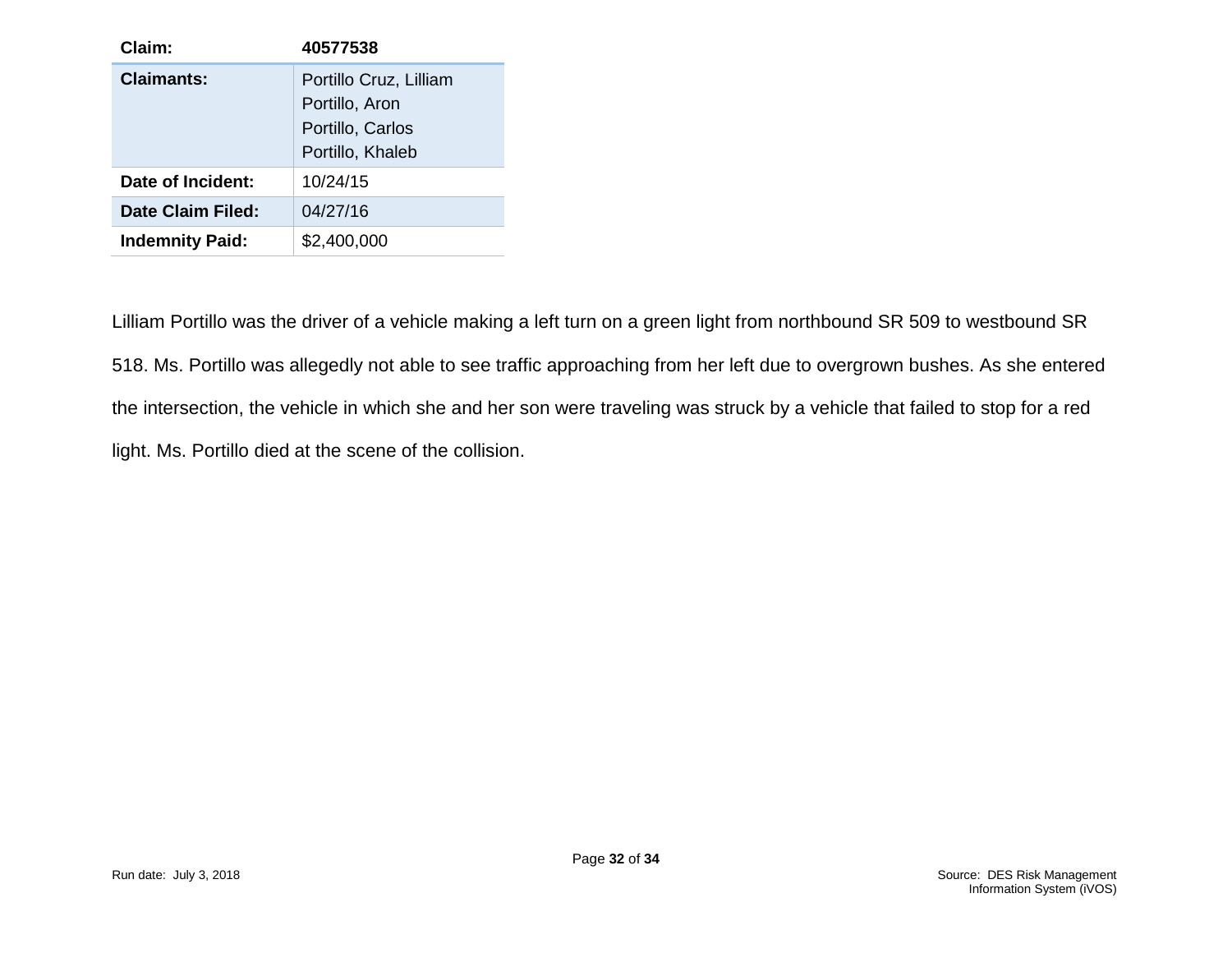| Claim:                 | 40577946       |
|------------------------|----------------|
| <b>Claimant:</b>       | Johnson, Lloyd |
| Date of Incident:      | 01/01/78       |
| Date Claim Filed:      | 09/09/16       |
| <b>Indemnity Paid:</b> | \$2,400,000    |

Plaintiff, a WSF employee, alleged he was exposed to asbestos while working on various ferries. Plaintiff claimed pain and suffering, disfigurement, disability, financial damages, defective products, negligent design, and failure to warn.